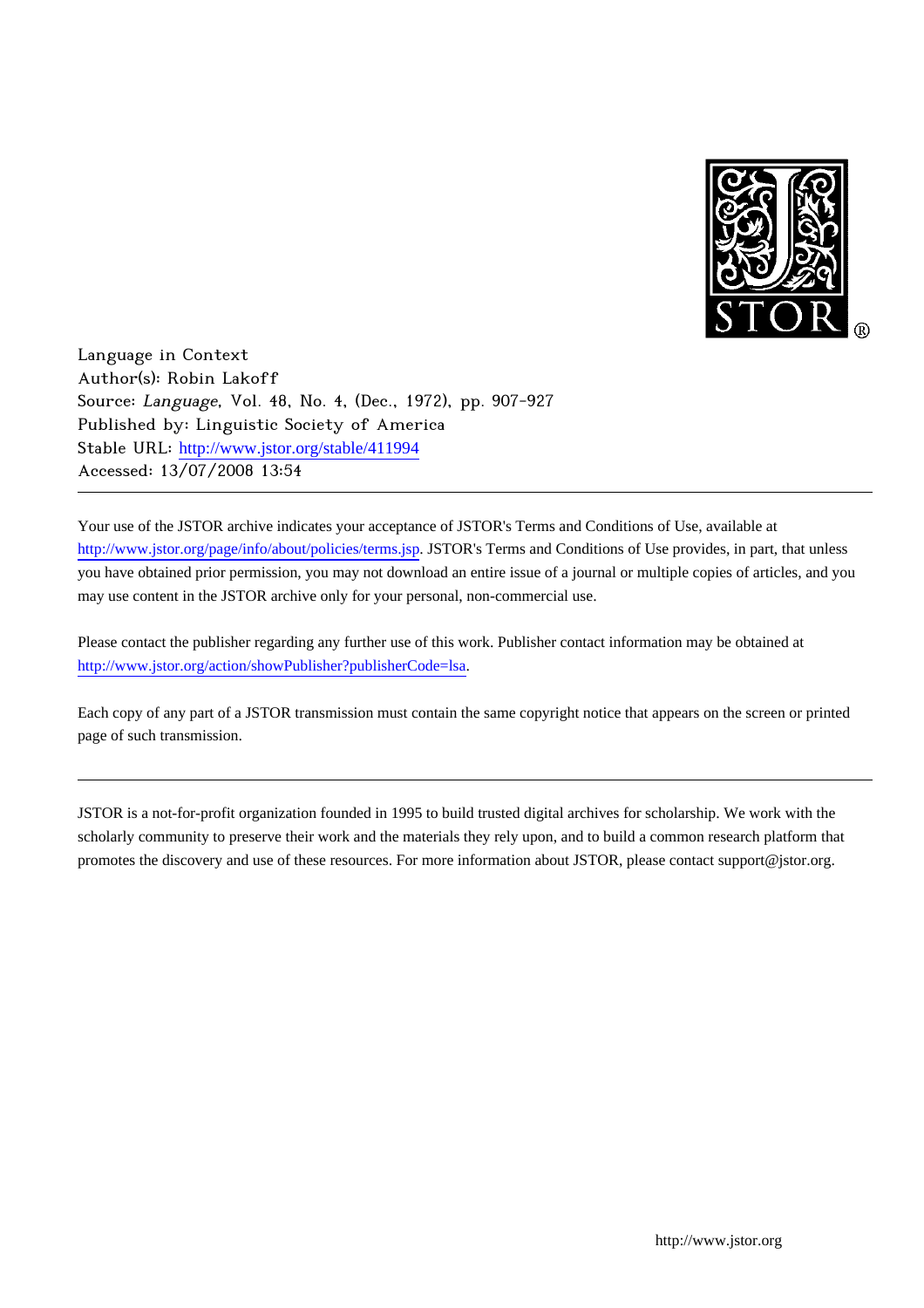## **LANGUAGE IN CONTEXT**

## **ROBIN LAKOFF**

## **University of California, Berkeley**

**Traditional transformational grammar attempts to define the conditions on the applicability of grammatical rules on the basis of superficial syntactic environment alone. This paper discusses a number of examples in several languages that**  show that such a goal is unattainable—that, in order to predict correctly the ap**plicability of many rules, one must be able to refer to assumptions about the social context of an utterance, as well as to other implicit assumptions made by the participants in a discourse.\*** 

**When studying exotic languages, the speaker of English often runs into odd facts. As if the syntactic, lexical, and morphological peculiarities with which other people's languages are unfortunately replete were not enough to confound the English speaker, he encounters still odder details-things which, as far as he can see, have no analogs in English at all. It is certainly bad enough to encounter case languages, or languages with complex and synthetic tense systems, or absolute constructions, or six words for 'snow'; but at least these are analogous to things that occur in English. But what about certain still stranger phenomena? How does the native speaker ever learn these weird distinctions? How can he ever remember to make them, in the course of ordinary conversation? Doesn't he inevitably (though accidentally) offend everyone he encounters, or incessantly stamp himself as a boob?** 

**The problems I am referring to will of course be immediately recognizable to anyone who has done any reading about almost any language that is not English -that is, I should think, any linguist. I refer to phenomena such as the following:** 

**(i) Particles, like doch in German, or ge in Classical Greek, or zo in Japanese.**  How do you know when to use them? And how do you know when NOT to? Are **they inserted in sentences randomly? Since these particles do not add to the 'information content' conveyed by the sentence, but rather relate this information content to the feelings the speaker has about it, or else suggest the feelings of the speaker toward the situation of the speech act, it is sometimes rather cavalierly stated that they are 'meaningless'. If this were really true, it would of course be impossible to misuse them. But we all know that there is nothing easier for the non-native speaker.** 

**(ii) Honorifics. Asian languages, Japanese in particular, are infamous for containing these. Using them in the wrong situation will, one is assured, result in instantaneous ostracism. But how do you know when the situation is wrong? The non-native speaker apparently never sorts it out. Can the native speaker (who is linguistically naive) be expected to do any better?** 

**(iii) Many languages have endings on verbs, or special forms related to the** 

**<sup>\*</sup> I should like to thank the following people, who have served as informants or made valuable suggestions regarding the Japanese data: Chisato Kitagawa, Tazuko Uyeno, and Kazuhiko Yoshida. I should also like to thank George Lakoff for much helpful discussion. All errors and misinterpretations are, of course, my own responsibility.**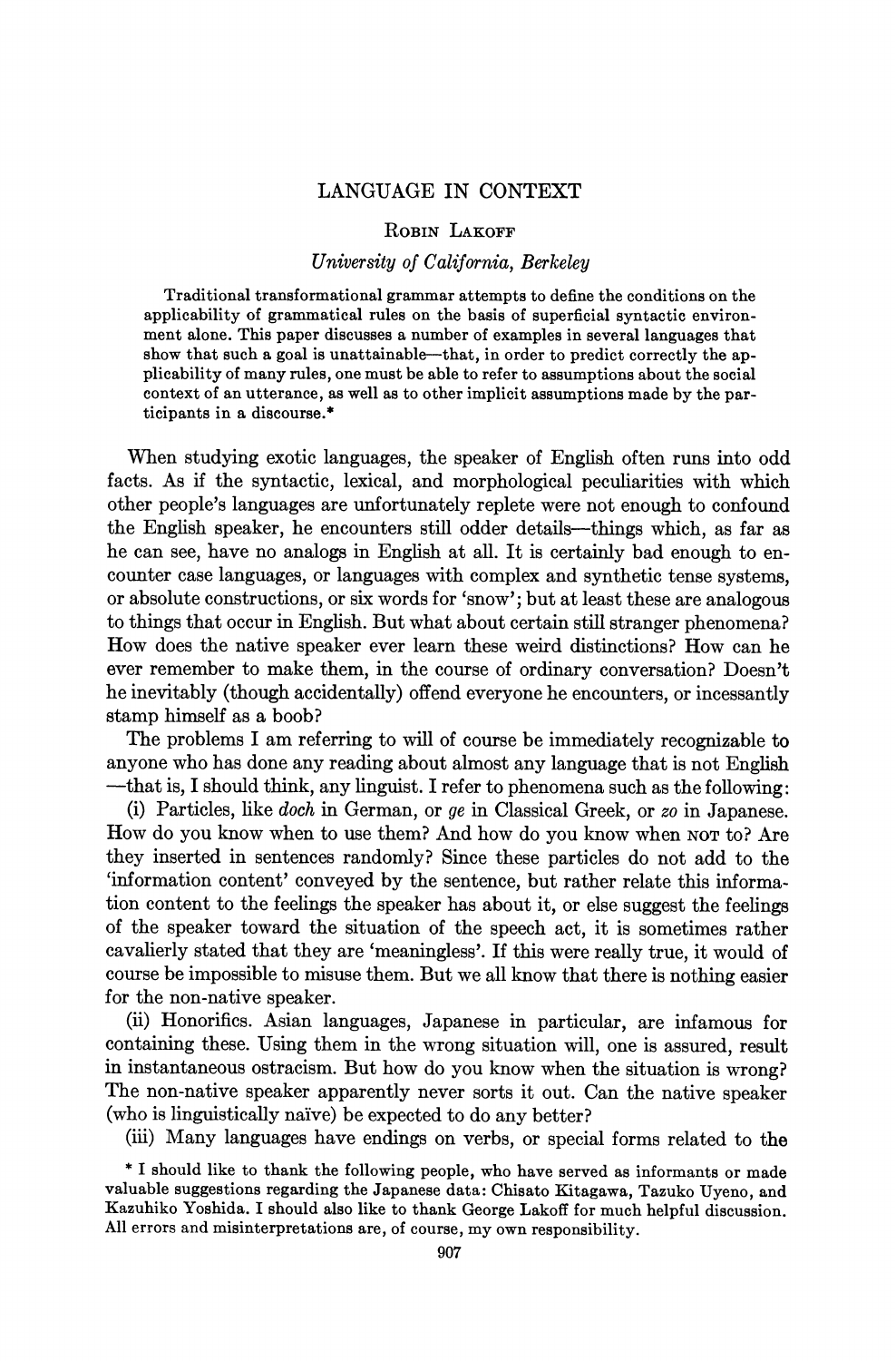**verbal system, that are used to suggest that the speaker himself doesn't take responsibility for a reported claim, or that he does-that he is hesitant about a claim he is making or confident of its veracity. How can a speaker keep track of**  these mysterious concepts? Are speakers of other languages conceivably **THAT MUCH smarter than we are? Then why don't THEY have a man on the moon?** 

**The purpose of this paper is to explore these questions. I will not really attempt**  to answer the question, 'How do they do it?'—we don't know how people do even **the simplest and most obvious linguistic operations. But what I will show is that these phenomena also occur in English. It is often not superficially obvious that we are dealing, in English, with phenomena analogous to politeness or hesitance markers in other languages; there are often no special separate readily identifiable morphological devices. Rather, these distinctions are expressed by forms used elsewhere for other purposes. Therefore it is easy to imagine that they are not present at all. But I hope to show that the reverse is true; and further, that if the presence and uses of these forms are recognized, several of the most difficult problems confronting such diverse areas as theoretical linguistics and the teaching of second languages will be solvable. Thus I am in effect making two claims, the first of theoretical, the other of practical, interest:** 

**(a) Contextually-linked linguistic phenomena are probably identifiable, to one extent or another, in all the languages of the world. But one language may have special markers for some or many of these possibilities, while another language may utilize forms it uses elsewhere for other purposes. One language may require that these markers be present, while another may consider them optional, or to be used only in case special classification is desired, or for special stylistic effects. (As we shall see later in this paper, Japanese is apparently a representative of the first class of languages, English of the second. Hence, as many speakers of Japanese have said to me, English sounds 'harsh' or 'impolite' to them; while to the speaker of English, Japanese often gives the effect of being unbelievably subtle, making inordinately many unnecessary distinctions.) But we should ask, not only whether a language is one type or the other or a mixture of both, but also whether this fact about a language is related to any other facts, deep or superficial, about its structure. Since questions of this sort have not been studied in any disciplined way heretofore, nothing is known at present. The answers, if ever found, would be of interest in studies of the lexicon, the forms of logical structure, the identification of linguistically relevant types of presupposition, and many other areas with which linguistic theorists are at present concerned.** 

**(b) If one is to teach second-language use successfully-so that a non-native speaker can use the language he is learning in a way reminiscent of a native**  speaker, rather than a robot-then the situations in which forms of this type are **usable in a given language must be identified. It is obviously useless to try to list or pinpoint the superficial syntactic configurations where they are correctly used; examples will be given later in the paper that illustrate the problem. We must then identify the means by which the second language makes these distinctions, and pair the two, although in terms of superficial syntax, the two languages will appear to have little in common.**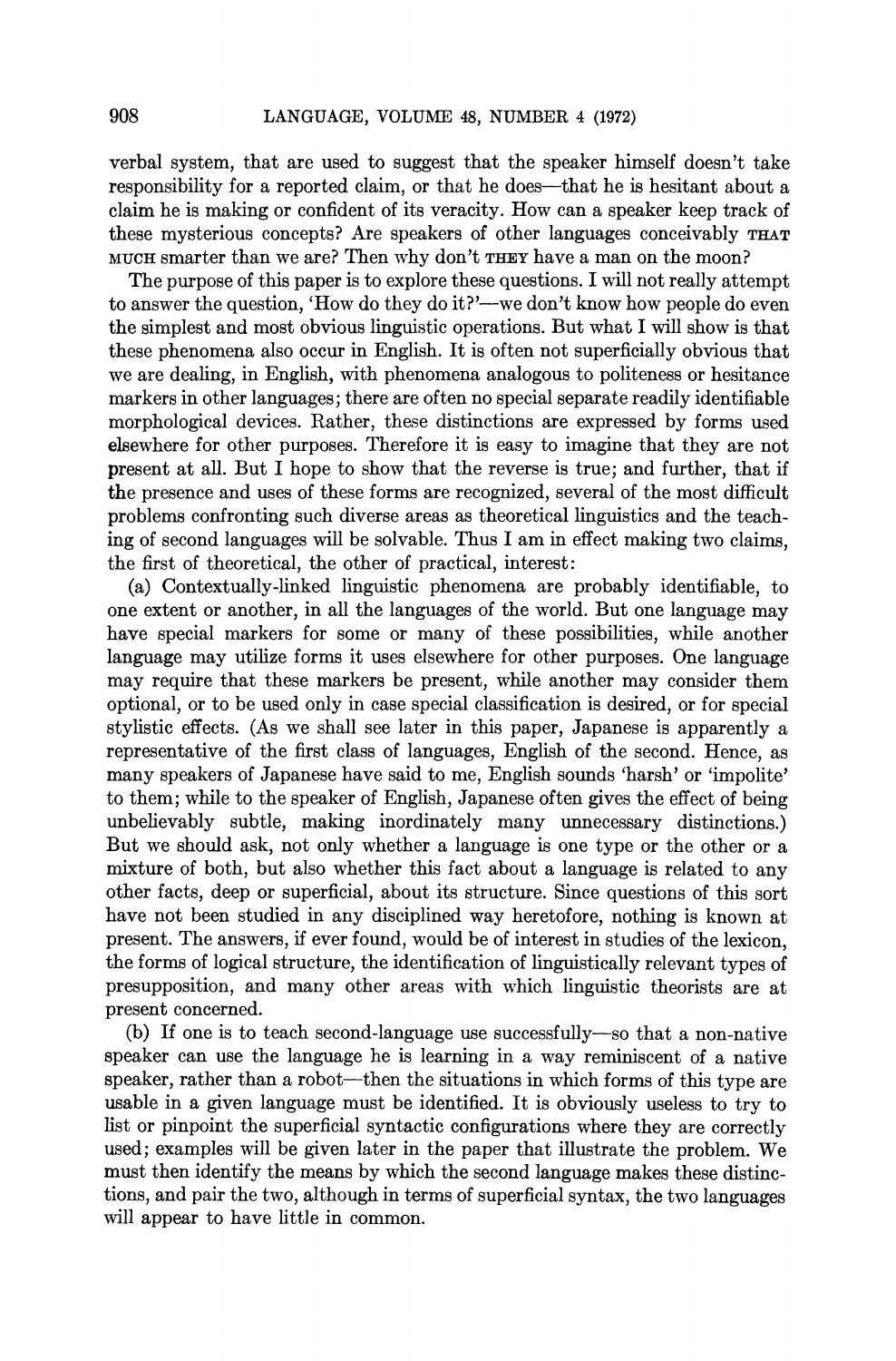**We may distinguish certain aspects of context from others. Some have universal linguistic relevance; others may be linguistically relevant under certain conversational situations but not others, or for certain cultures but not others; and still others may never be linguistically relevant as far as we know. So it is normally true in all languages and all situations that one must somehow make clear the type of speech act involved: are you asking a question, making a statement, or giving an order? Ambiguities in this regard are generally not tolerated.l Some languages require that you know more about the speech situation than this. English sometimes requires overt notice as to whether the speaker believes a past-time event is relevant to the present, by the use of the perfect tense rather than the preterit. Other languages require that there be overt expression of the identity of speaker and/or addressee: what are their respective social positions? And, related to this, of course, what are their respective ages and sex? English only sometimes requires that these be recognized overtly; other languages, such as Japanese, require it much more often. But it is hard to think of a language that requires one special overt marker if the speaker has blue eyes, and a different one if the speaker has brown eyes. This is contextual information, as real and available to the speakers of a language for the purpose of making distinctions as are differentiation of age and sex; yet only the latter two often occur as linguistically significant contextual information.** 

**In any case, I trust that, by the end of this discussion, it will be perfectly clear that there are areas of linguistic competence that cannot be described in any theory that does not allow an integration of information about the context in**  which the discourse takes place—sometimes erroneously referred to as 'real**world' as opposed to 'linguistically relevant' situation-and the purely linguistically relevant information the sentence seeks to convey: superficial syntax, choice of lexical items, and semantics aside from contextually-relevant meaning elements.** 

**I shall try to substantiate some of the claims I have been making by looking at examples.** 

**We all know, or at least know of, languages that employ honorifics as essential elements in sentences. Sometimes they occur with personal names, and in these cases it is fairly easy to see what is going on: one usually assumes that the speaker either actually is lower in status than the addressee, or is speaking as if he were. In the latter case, which is perhaps the more usual in conversational situations, it is assumed that this linguistic abasement occurs for reasons of politeness. But an important question is usually glossed over: why is it polite for the speaker to suggest that the addressee surpasses him in status? In some languages we find honorifics related to non-human items, to show that the speaker considers them of importance in one way or another. How is this related to any notion of polite-**

**1 Gordon & Lakoff 1971 discuss a number of interesting cases where, if one looks only at superficial syntactic configurations, apparent ambiguities of this type do in fact exist: e.g., It's stuffy in here, most normally a declarative statement, may, under specific, contextually determined conditions, be interpretable as an imperative, equivalent to Please open the window. As they show, this does not indicate that such sentences really are ambiguous between the two interpretations: it indicates rather that context must play a role in the interpretation of sentences.**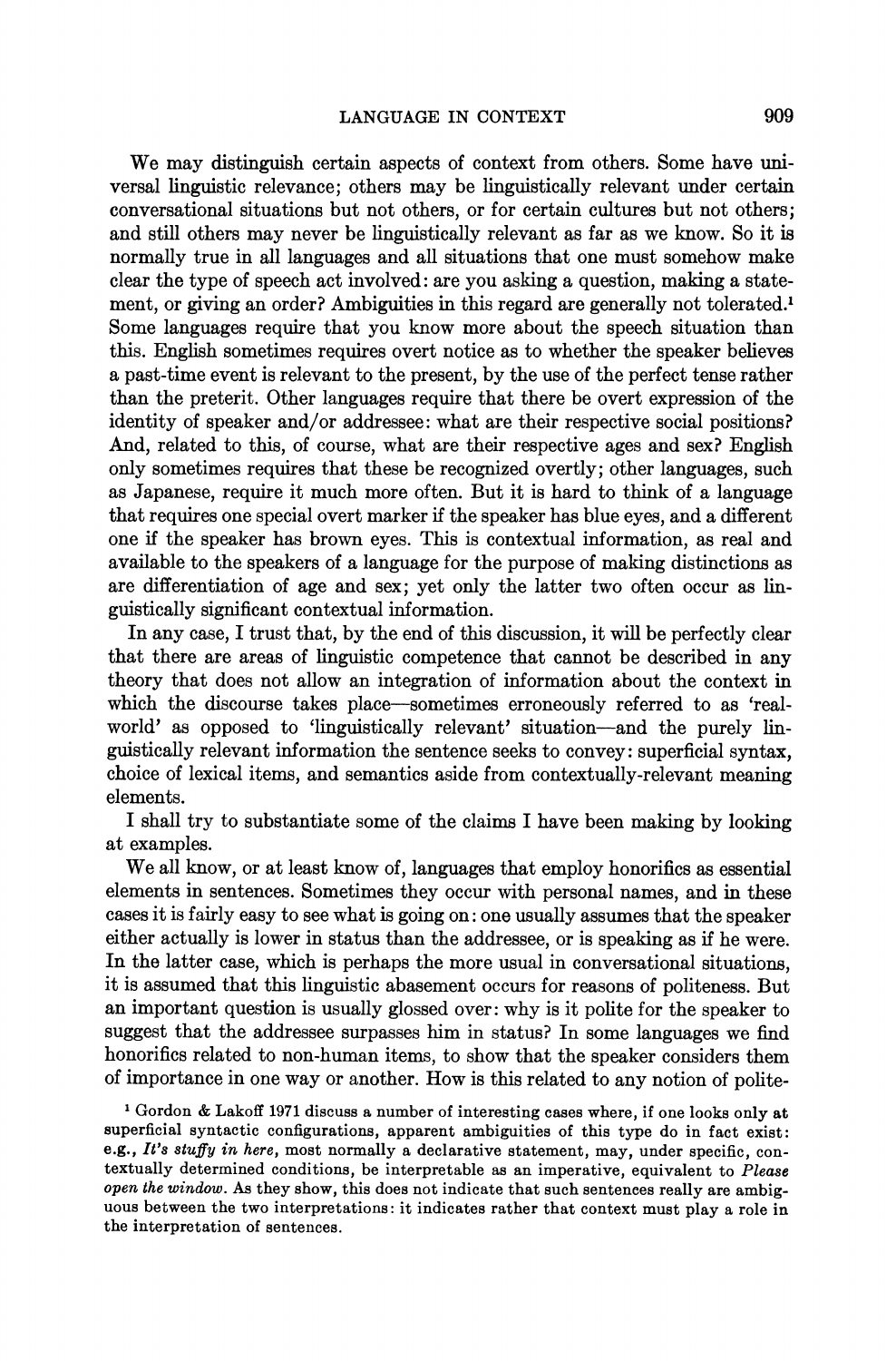**ness, which is a concept involving behavior between human beings? Another problem is that many languages apparently have two kinds of honorifics. One is the kind I have just mentioned. But going hand in hand with this is the use of forms that humble or debase the speaker himself, or things connected with him. Translated into English, this often has ludicrous results, e.g. 'Honorable Mr. Snarf have some of my humble apple pie?' This sort of translation is ludicrous for several reasons, but perhaps principally because, by translating the honorific and dis-honorific, if I may use that term, with overt adjectives, the sense of the sentence has been palpably altered. In the original language, the sense of superiority or inferiority conveyed by the honorifics is presupposed, or implicit. The use of adjectives like honorable and humble makes these concepts explicit. So what had been a tacit suggestion, in effect, is now made overt. The English translations do not, I think, allow the monolingual speaker of English to get any sense of how a speaker of Japanese feels when he is addressed with -san. But I believe there are locutions in English whose force comes close to that of the true honorific, because the differentiation in status they establish is implicit rather than overt. These forms are also used for the sake of politeness (as adjectives like humble and honorable never are).** 

**I said earlier that these contextually-linked forms had not been recognized in English partly because the forms utilized for this purpose had other, more obvious uses. English modals are a case in point. Certain uses of the modal must are parallel to the use in other languages of special honorific forms:** 

- **(1) You must have some of this cake.**
- **(2) You should have some of this cake.**
- **(3) You may have some of this cake.**

**Let us assume, for the purpose of analysing these sentences, a special social situation: a party, at which the hostess is offering the guests a cake that she baked herself or at least selected herself, and which she therefore takes responsi**bility for. In such a social context, 1 is the most polite of these forms, approach**ing in its range of appropriateness that of a true honorific in languages that have such forms. Further, although in theory 2 should be more 'polite' than 1, in actual use it is not: in the situation established above, the use of 2 would be rude, while 1 would be polite. And 3, which might at first seem the most polite form, actually is the least. Why is this?** 

**Finding the answer lies partly in determining what constitutes politeness, and of course, its opposite, rudeness. If we can define these notions, then the uses of these modals will be seen to be governed by the same assumptions of politeness as govern the use of honorifics; once the principle is understood, it can be transferred from language to language. What we are dealing with here is something extralinguistic-the way in which individuals relate to one another-that directly affects the use of language. We must understand something about non-linguistic social interaction before we can see the generalization that is in effect regulating the use of sentences like 1-3, along with the use of affixes like -san and o- in Japanese.** 

**It is obvious, of course, that what passes for politeness in one culture will appear to a member of another culture as slavishness or boorishness. We are all**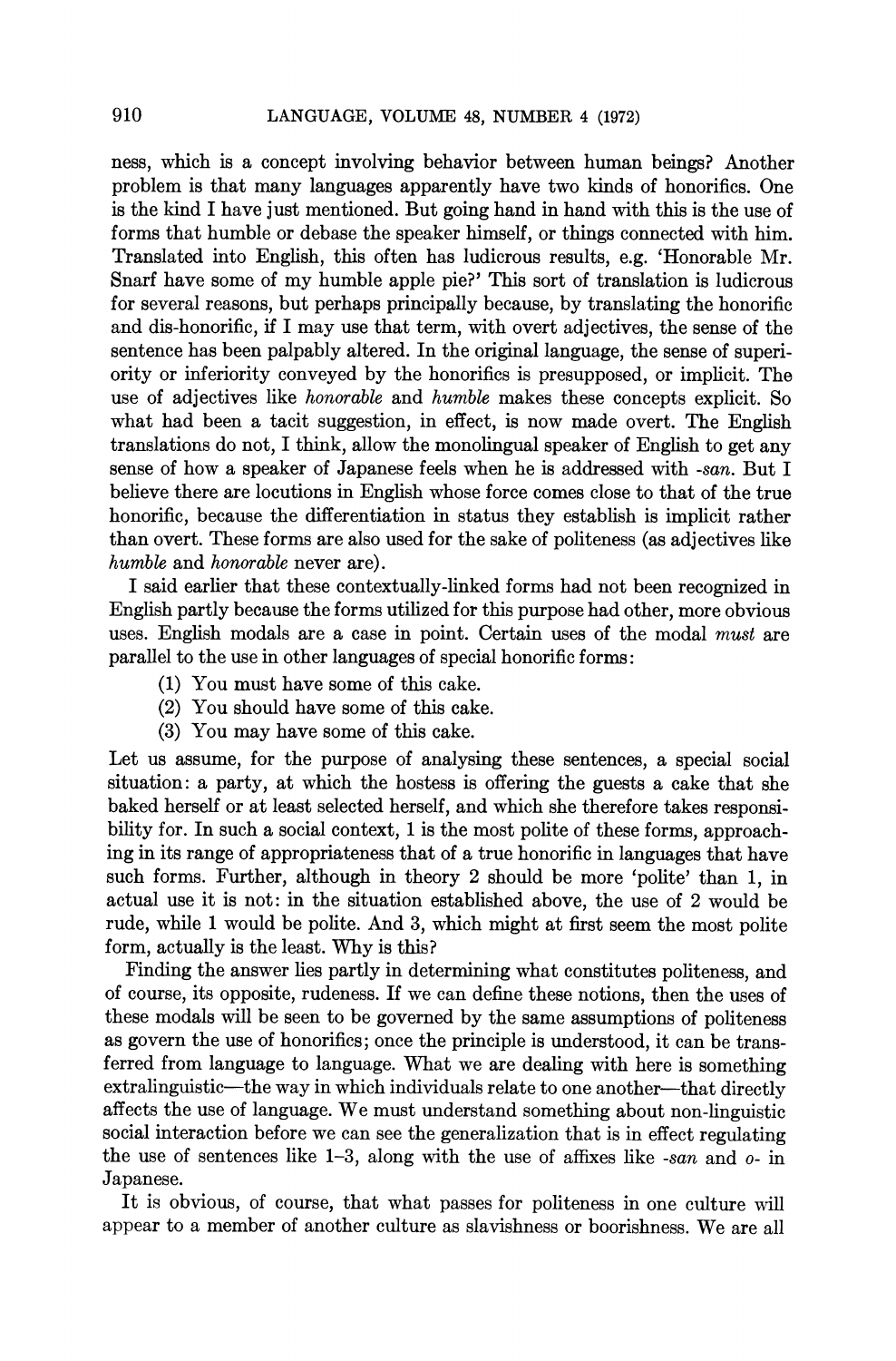**familiar with examples of this. Then how can we talk about universal conditions governing the use of honorifics and other politeness markers? I think we can assume that there is a universal definition of what constitutes linguistic politeness: part of this involves the speaker's acting as though his status were lower than that of the addressee. What may differ from language to language, or culture to culture-or from subculture to subculture within a language-is the question of WHEN it is polite to be polite, to what extent, and how it is shown in terms of superficial linguistic behavior.2 Although a speaker may know the universal definition of politeness, he may apply it at the wrong time or in the wrong way if he attempts to transfer the uses of his own language directly into another; hence the ludicrousness that results from taking a polite concept implicit in one language and making it explicit. If, in a given language, one's own possessions are customarily followed by a marker of humility (a situation which perhaps can be symbolized by 4 below), it does not follow that 5, in which what is implicit in the marker in 4 is made explicit, is a reasonable English translation of 4. In fact, as has already been noted, the effect of such bogus translations is generally laughable, and rightly so:** 

- **(4) Have some of this cake-yecch.**
- **(5) Have some of this revolting cake.**

**My claim is that a sentence like 1 is a much closer translation of 4 than 5 is, although 5 stays closer to the superficial syntax of the original language. The task of the translator then is compounded: he must translate contextual and**  societal concepts—contexts that are, strictly speaking, extralinguistic—in addi**tion to merely translating words and ideas and endings.** 

Let me try to be more specific in identifying 1, but not 2 or 3, as an honorific **form in an extended sense of the term. (I will define <b>HONORIFIC** as a form used to **convey the idea that the speaker is being polite to the hearer.) At first it seems contradictory to say that a sentence containing must is more polite than one using should or may. Going by the ordinary uses of the modals, must imposes an obligation, while should merely gives advice that may be disregarded, and may allows someone to do something he already wanted to do. Surely it should be more polite to give someone advice, or to let someone do as he wishes, than to impose an unavoidable obligation upon him.** 

**Normally this is true, but under special conditions the reverse is the case, and this is the situation in 1-3. If we want to understand why these modals work as they do here, we must ask: under what real-world conditions is it appropriate to use each of these modals? So, for example, if the use of must expresses the imposition upon its superficial subject of an obligation (whether by the speaker or by** 

**<sup>2</sup>So, for example, if an officer in the Army (a subculture with special status-related rules) gives a command to a private, he will not normally preface his command with please. Although in most English-speaking groups the use of please prefaced to an imperative is a mark of politeness, to use please in this situation will be interpretable as sarcastic. Again, in some cultures it is considered polite to refuse an invitation several times before one is conventionally 'prevailed upon' to accept: if a speaker from such a culture finds himself in one where it is considered polite to accept invitations at once with thanks, confusion and worse will inevitably ensue, with each party impressing the other as unbelievably boorish or stupid.**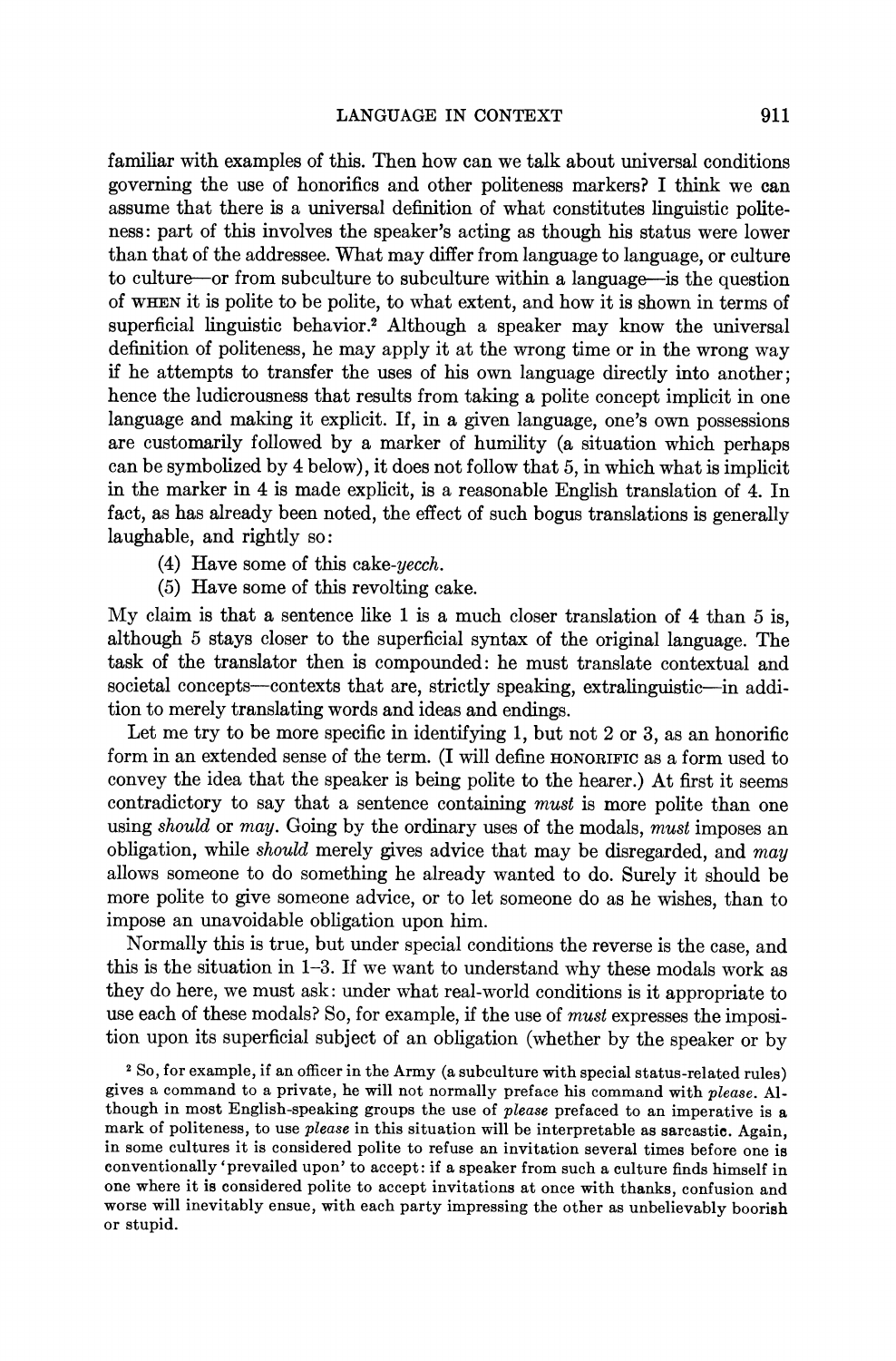**someone else, with the speaker merely reporting the fact), under what conditions in the real world is it necessary to impose an obligation? The answer is simple: it must be the case that the person on whom the obligation rests would not do what he is instructed unless he were obliged to do it. That is, the assumption is that performing the act is distasteful, requiring coercion of the superficial subject.** 

**Now in a normal situation it is not polite to coerce anyone, since, among other things, such action reminds him that you are his superior in power. Thus must is normally used for politeness only when it is a second-hand report that an obligation is imposed, on the addressee or on a third person, by someone other than the speaker. In this situation, the speaker is not using must as a means of coercion through his greater power or prestige; but he is so doing when must reflects the speaker's own imposition of an obligation. In a sentence like 1, the most natural assumption is that the speaker himself is imposing an obligation on the hearer. Then why is 1 a polite offer? Why does one not take umbrage when such a sentence is spoken to one, as a dinner guest, by one's hostess? We seem to be faced with an utterance that is, in a special sense, 'ambiguous'. This is, of course, no normal type of ambiguity, since it cannot be disambiguated by linguistic context or by paraphrase. Rather, the addressee, hearing a sentence like 1, disambiguates it in terms of the social situation in which he is exposed to it.** 

Let me be more precise. Suppose you overhear the sentence Visiting relatives **can be a nuisance in isolation. You have no way of knowing whether the speaker**  is talking about relatives who visit, or the act of visiting one's relatives. But if **the hearer has also heard prior discourse, and if, for example, this discourse was concerned with a discussion of the properties of relatives, and when relatives were a nuisance, the hearer is able to disambiguate the sentence by linguistic means.** 

**Now we know that the modal must is actually an amalgam of several meanings, all related but differentiable. (I will confine my discussion to the root sense of must, for obvious reasons.) As suggested above, these related meanings are:** 

**(a) The speaker is higher in rank than the superficial subject of must, in sent. 1 identical with the addressee. As such the former can impose an obligation on the latter.** 

**(b) The thing the addressee is told to do is distasteful to him: he must be compelled to do it against his will.** 

**(c) Something untoward will happen to the addressee if he does not carry out the instruction.3** 

**Any of these assumptions might be primary in a given instance. In non-polite** 

**8 It seems reasonable to believe that, of the three assumptions comprising the meaning of must, (a) and (c) are first-order presuppositions, and (b) second-order. The reason for making this claim is that (a) and (c) can be questioned, as is typical of first-order presuppositions, while (b) cannot, as the following examples show. In reply, e. g., You must take out the garbage!, the respondent might retort, under the appropriate circumstances, with You can't make me! or Who's gonna make me? (which contradict (a), and are equivalent to 'You don't have the authority'), or with So what if I don't? (which contradicts (c), and is equivalent to 'If I don't do it, I won't suffer.') But he cannot reply with \*I want to anyhow! (which would be a contradiction of (b) and equivalent to 'I am not being made to do it against my will.'**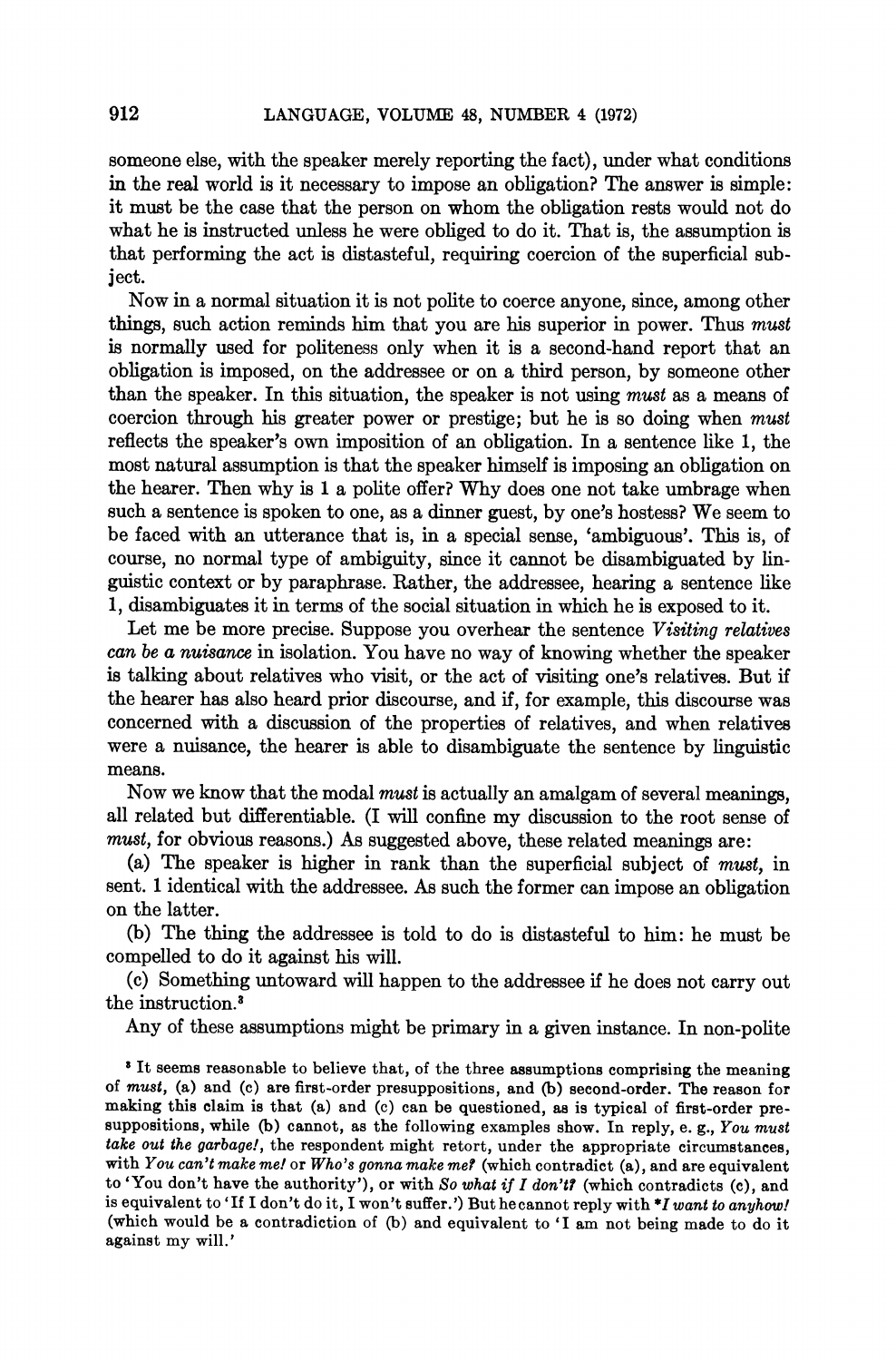**situations, normally (a) is paramount in sentences like 6, and (c) in cases like 7; it seems to depend on context.** 

- **(6) You must clean the latrine, Private Zotz: this is the Army, and I'm your sergeant.**
- **(7) You must take this medicine, Mr. President, or you will never get over making those awkward gestures.**

**Theoretically, then, a sentence like 1 should be triply ambiguous, and two of the ambiguities should be rude. In fact, if taken out of context, such a sentence would be just as mysterious to the hearer as Visiting relatives can be a nuisance. But just as with the latter, 1 is swiftly disambiguated if one is aware of the context. For 1, it is extralinguistic context: one knows one is being addressed by the hostess proffering her cake, and one accordingly decides on meaning (b). (Of course, if 1 were spoken by a member of the Mafia whose wife had baked the cake, the range of possible choices of meaning might be wider.)** 

**Why are should and may less polite in this context? In the case of these modals, we are making rather different assumptions about the willingness of the subject to perform the act, and it is here, I think, that the non-politeness lies. With should, there is normally no assumption that the action is to be performed against the subject's will: the speaker is making a suggestion to the addressee to do something that might not have occurred to him, but there is no hint that he would be averse to it, or would have to be compelled to do it. In fact, the use of should indicates that the speaker is not in a position to use duress to secure compliance: he can suggest but not coerce. In non-polite use, then, should is more polite than must since the speaker is not suggesting his status is such that he can coerce the addressee. But this implies that he NEED NOT coerce the addressee, and for this reason the 'humbling' force of must is absent. But should by itself is not really a politeness marker: it does not humble the speaker, but merely makes him the equal of the addressee. So the use of should in the dinner party situation is not particularly polite: in fact, it is rather rude, since the hostess is suggesting that it would be better for the addressee if he had some cake-that is, that the cake is too good to miss. From this assumption, the implication follows that the hostess' offering is a good thing-contrary, as we have seen, to the rules of politeness. As a further example of this, consider what happens if the hostess should OVERTLY make the same suggestion. The same sense of impropriety ensues from 8 as from 2:** 

**(8) Have some of this delicious cake.** 

**But if another guest is offering the cake, both 2 and 8 are perfectly appropriate and usual, since the guest is not praising his own property. This shows that implicit and explicit assumptions-in this case, of the value of one's own possessions -work the same way in determining appropriateness, and both work the same way as honorifics in other languages:** 

- **(9) Have some of this 'o-cake'.4**
- **(10) Have some of my friend's 'o-cake'.**

**According to Tazuko Uyeno, although not every Japanese noun may receive the ohonorific prefix, those that can behave as suggested in the text. E.g., the word taku 'house' will take the prefix o- when it refers to the home of someone other than the speaker and will**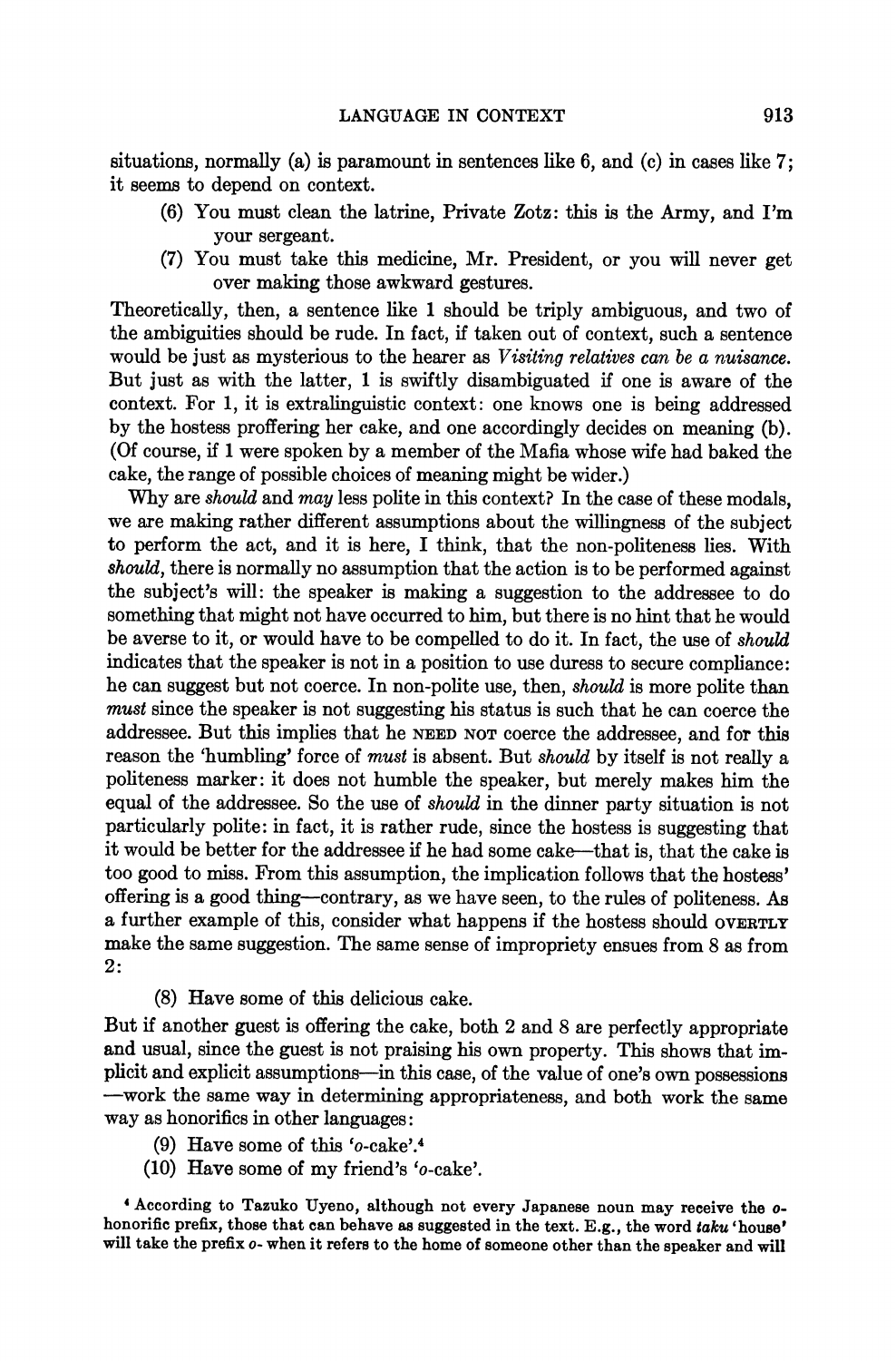- **(11) You should have some of her cake.**
- **(12) Have some of her delicious cake.**

**Finally, it is now easy to see why may in 3 is not a polite form: in fact, its use makes two assumptions, both of which are counter to the conventions of politeness: (a) that the person who is able to grant permission (by the use of may) is superior to the person seeking it; (b) that the person seeking permission not only is not averse to doing the act indicated, but wishes to do it. Then the further assumption is that, as far as the person receiving permission by sentence 3 is concerned, having the cake is a good thing. As with should, this is counter to the usage of politeness.** 

**These examples show several things. First, there are uses of the modals that reflect politeness, in terms of relative status of speaker and hearer, and implicit desirability of the act in question. In this respect these modal uses are parallel to the use of honorifics in other languages. Second, in order to tell how a modal is being used, and whether certain responses to it are (linguistically) appropriate, one must be aware of many extralinguistic, social factors. Just as, in speaking other languages, one must be aware of the social status of the other participants in a conversation in order to carry on the conversation acceptably, so one must at least some of the time in English, a language usually said not to require overt distinctions of this sort.** 

**There are many other examples of politeness conventions explicitly realized in English, One is the use of imperatives, a task fraught with perils for one who does not understand the application of levels of politeness in English. For example, consider the following ways of giving an order. When can each be used appropriately? What happens if the wrong one is used?** 

- **(13) Come in, won't you?**
- **(14) Please come in.**
- **(15) Come in.**
- **(16) Come in, will you?**
- **(17) Get the hell in here.**

**It would seem clear that these sentences are ranked in an order of descending politeness. To use 17, your status must be higher than that of the addressee; moreover, you must be in such a situation that you don't even care to maintain the conventional pretense that you are addressing him as an equal. That is, 17 deliberately ASSERTS the superiority of the speaker over the addressee, and as such is rude in a situation in which it is not normal to make this assertion.5 By** 

**<sup>5</sup>This claim ignores the 'jovial' use of sentences like 17 as used between close friends, almost invariably male. Other examples are: Get your ass in here, Harry! The party's started!** 

**occur without o- when the speaker's own house is being referred to. The same informant points out an interesting difference in polite usage between Japanese and English, also relevant at this point: I have noted above that in English the modal must, ordinarily not a polite form, may be interpreted as polite in specific social contexts where one is able to 'ignore' certain aspects of the meaning of must. But in Japanese, this is not the case: I cannot use the word-for-word equivalent of 'You must have some cake' as a polite utterance equivalent to its English translation. It would, in fact, be interpreted as rude under the circumstances. One must rather say something like, 'Please have some cake as a favor to me.' Thus it is not necessarily true that one can 'ignore' the same aspects of meaning in two languages.**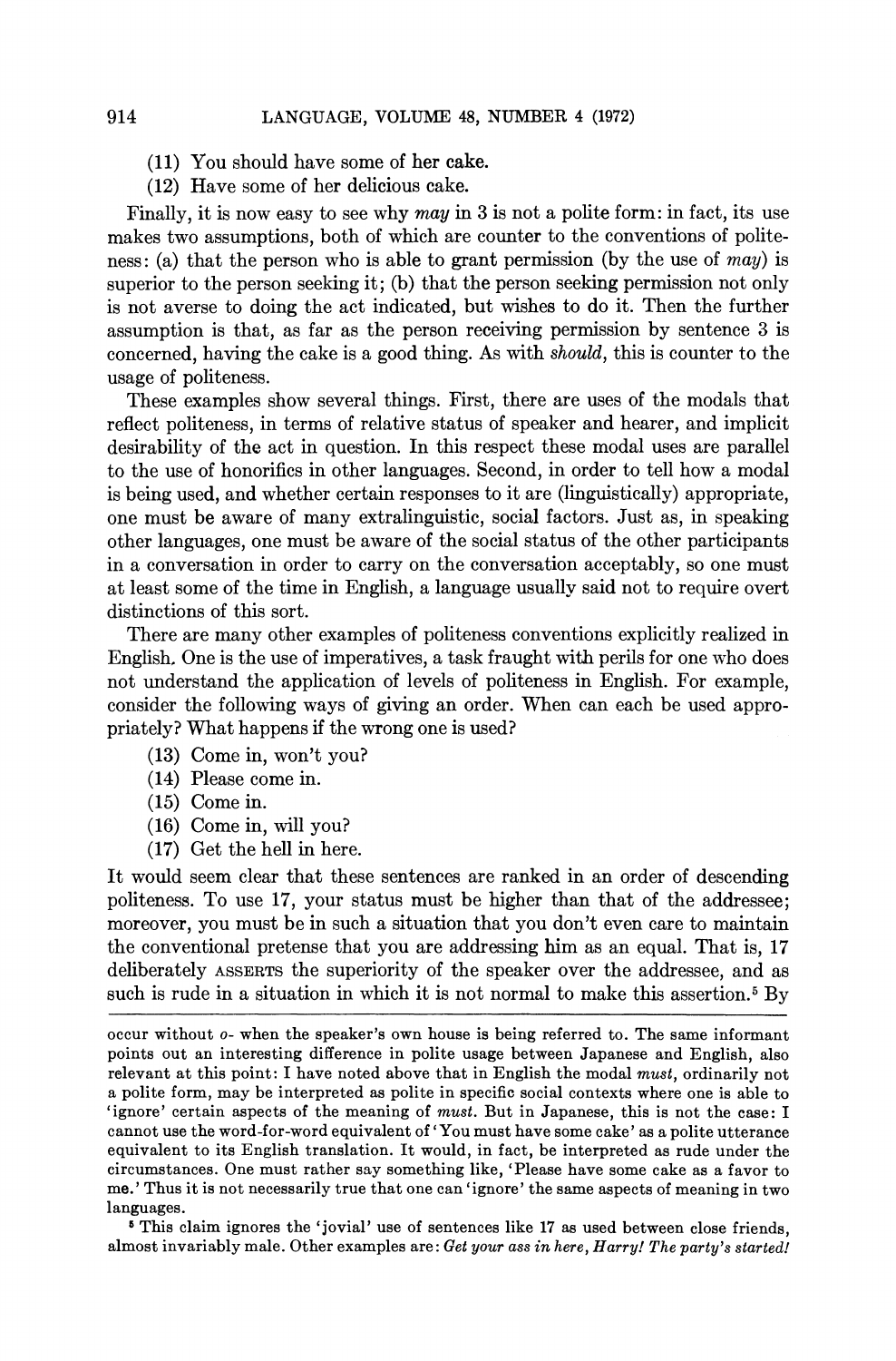**contrast, 15 merely implies this assumption of superiority: it assumes compliance, and hence suggests that the speaker has the right to expect this compliance, and that the speaker therefore outranks the addressee; but it does these things much more covertly than 17. But, though not normally a rude form, it is still not really a polite one. Again, however, we must make an exception for one case, analogous to the one made in the first set of cases with modals: if the addressee is at the speaker's door and is a friend, 15 is much more normal than 13-14 as an invitation to enter. The first two, in fact, do not seem polite in this context: they give the impression of forced hospitality. Here again we seem to be depending on a more complex notion of politeness: both 13 and 14, like 2, imply that the addressee**  has the choice of complying or not—that his status is sufficiently high with re**spect to the speaker that he can obey or not as he sees fit-while 15, like 1, seems at first to suggest that the addressee has no choice, that his status is so low that he is obliged to obey. Yet both are relatively polite in this sort of social context. The reason in the case of 16 is parallel to that in 1: the speaker is implying here (by convention: he doesn't REALLY make this assumption, of course; it would be bizarre if he did) that the addressee doesn't really want to come in, that he will enter only under duress. Since 13-14 do not allow this assumption, they are less polite. So again the two definitions of politeness-status vs. desirability of the speaker's offering-are at odds, and again the latter seems stronger. When the speaker is not really offering something of his own, the status assumption becomes paramount, and 13-14 become more polite than 15. This is the case in a doctor's office, for example, where the receptionist is more likely to use 13-14.**  Again, 13-14 are likely to be used for 'forced' politeness-e.g., when inviting an **encyclopedia salesman in, under duress. I am not sure why this is so. But it is also true that a superior may address an obvious inferior (for example, in the army) by 15, with no sense of sarcasm, i.e. no sense that he is being inappropriately polite. But if an officer addresses a private with 13, he is necessarily being sarcastic. There is no possibility of sarcasm, however, in the use of humbling forms of politeness, such as are found in 1 and 15. This is reminiscent of a fact that has been known for some time about presupposition in general: a first-order presupposition may be negated or questioned, under some conditions; a second-**

**and What makes you think you can go by my house without coming in, you asshole? It seems that, between close male friends in some American subcultures at any rate, the purpose of such otherwise unpardonably rude exclamations is to say, 'We're on such good terms that we don't have to go by the rules.' This linguistic impropriety occurs in relationships of the same degree of closeness as those which allow their members, for example, to invite themselves over to each other's houses-otherwise a non-linguistic breach of propriety of similar magnitude. This illustrates again the parallelism of linguistic and non-linguistic concepts of politeness. These examples show, incidentally, that English, like Japanese, makes sex distinctions in the types of sentences possible. While a woman in most American subcultures would never use the above sentences, she might use the following to much the same effect, but lacking the obscenities: Go ahead, have some more cake, Ethel-you're so fat, who'll notice if you get fatter? Between very close friends, such a remark might be taken as an acceptable joke, but under any other conditions it is an unpardonable insult. There are other expressions confined to the feminine vocabulary: in particular epithets like 'gracious!' or 'dear, dear'. So English is again not so very unlike Japanese, except that the speaker of English can refrain from these usages altogether, but the speaker of Japanese must make his (or her) sex explicit in most conversations.**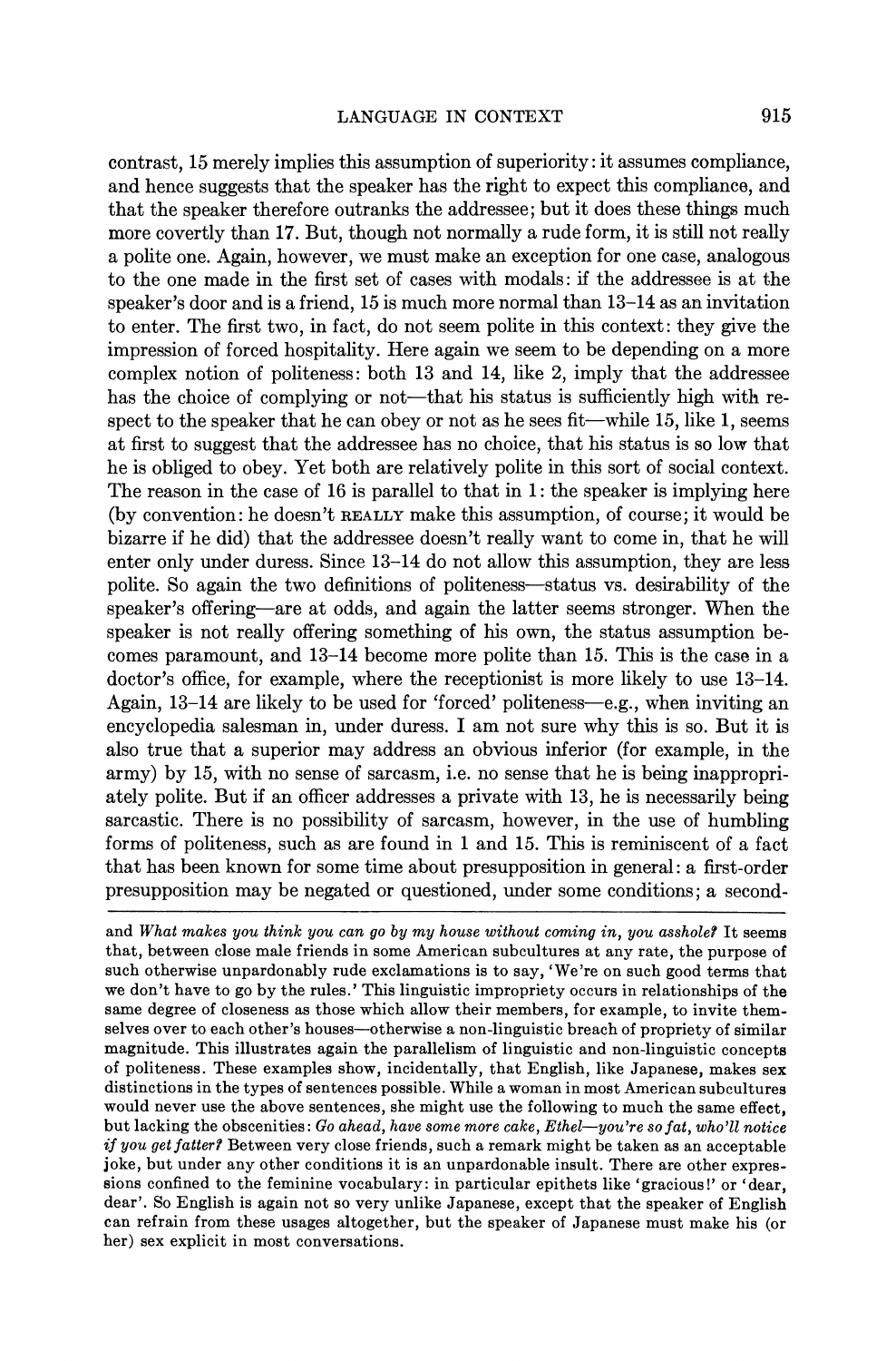**order presupposition cannot be. This suggests that the type of politeness involved in a usage like 15 or 1 is more complex in derivation than is the simple statusequalizing case in 13 or 2. In fact, it is probably true that the humbling type allows the status type to be deduced from it (if what I have is no good, one can deduce that I don't outrank you, in this respect anyway), so that the humbling type of politeness is one level deeper than the status type.** 

**There are other assumptions, made in normal conversation, that are not tied to concepts of politeness. These, too, show up in non-obvious ways in the superficial structure. Some types which have been discussed by Grice 1968, as well as by Gordon & Lakoff, are rules of conversation. In a normal conversation, the participants will make the following assumptions, among others, about the discourse :6** 

**Rule I. What is being communicated is true.** 

**Rule II. It is necessary to state what is being said: it is not known to other participants, or utterly obvious. Further, everything necessary for the hearer to understand the communication is present.** 

**Rule III. Therefore, in the case of statements, the speaker assumes that the hearer will believe what he says (due to Rule I).** 

**Rule IV. With questions, the speaker assumes that he will get a reply.** 

**Rule V. With orders, he assumes that the command will be obeyed.** 

**All these assume, in addition, that the status of speaker and hearer is appropriate with respect to each other. (Of course, there are special situations in which all these are violated: lies, 'small talk', tall stories, riddles of certain types, and requests as opposed to commands. But in general these conditions define an appropriate conversational situation.)** 

**But sometimes, even in ordinary conversational situations, some of these rules are violated. This is analogous to violating a rule of grammar: normally we should expect anomaly, lack of communication etc. When this is done baldly, e.g. by small children or by the insane, we do in fact notice that 'something is missing'; the conversation does not seem right. But in ordinary discourse among normal individuals we can often discern violations of these rules and others, and yet the total effect is not aberrant. One way in which apparent contradictions are reconciled is by the use of particles like well, why, golly, and really. Although these are often defined in pedagogical grammars as 'meaningless' elements, it** 

**6 These implicit rules show up overtly in certain locutions. Cf. the following:** 

| John is a Communist, and if you don't $\left\{\begin{array}{c}\text{believe} \\ \text{*obey} \\ \text{*answer}\end{array}\right\}$ me, ask Fred.                                |  |
|---------------------------------------------------------------------------------------------------------------------------------------------------------------------------------|--|
| s $\alpha$ out of here, and if you don't $\begin{pmatrix} * \\ * \text{bebye} \\ * \text{answer} \end{pmatrix}$ me, I'll sock you.<br>$(* \text{believe})$ $(* \text{believe})$ |  |
| (*answer)<br>ask you whether John left, and if you don't $\begin{Bmatrix} * \\ * \\ * \\ * \end{Bmatrix}$ me, I'll be furious<br>answer                                         |  |

**These examples show that, with each type of speech act-declaring, ordering, and askingan 'appropriate' type of response is associated, and that this association shows up linguistically in superficial structures.**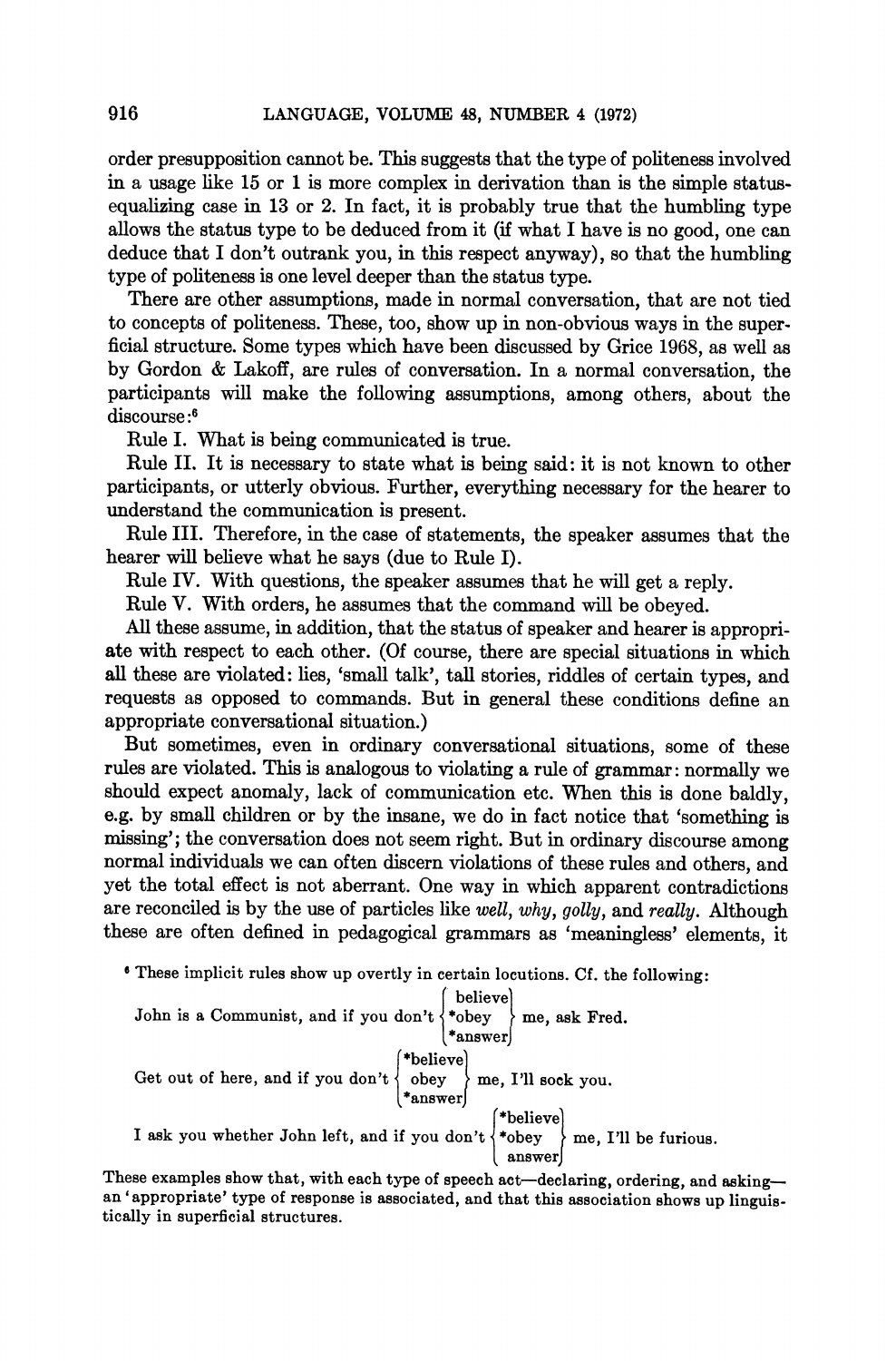**seems evident that they have real, specific meanings, and therefore can be inappropriately used. It is therefore within the sphere of linguistics to define their appropriate usage. Moreover, this appropriateness of usage seems at least sometimes to involve the notion of 'violation of a normal rule of conversation'. These particles serve as warnings to participants in the discourse that one or more of these rules is about to be, or has been, violated. When this warning is given, it is apparently legal to violate the rule-that is, of course, only the specific rule for which the warning was given. Otherwise confusion results.** 

**I have shown elsewhere (Lakoff 1970b) that the English particles well and why function in this way. Well serves notice that something is left out of the utterance that the hearer would need in order to understand the sentence-something, normally, that he can supply, or that the speaker promises to supply himself shortly. That is, well marks a violation of the second part of Rule II. Why indicates that the speaker is surprised at what the addressee has said: it suggests that perhaps the prior speaker has violated Rule I, in the case of a statement, or II, in the case of a question. Other analogous cases in English involve special syntactic configurations rather than particles. Consider sentences like the following:** 

- **(18) Leave, won't you?**
- **(19) Leave!**
- **(20) John left, didn't he?**
- **(21) John left.**

**In the even-numbered examples above, we have tag-forms, one for a commandas discussed earlier-and one for a statement. It is worth asking whether these superficially similar structures have any deeper similarity: whether the reasons for applying tag-formation to imperatives are related to the reasons for applying this rule to declarative statements. It is more or less traditional in transformational literature to suggest that the two types of tags have little in common aside from superficial similarities of formation. But there are reasons for supposing that, in fact, there are real semantic reasons for this apparent superficial coincidence. This is a rather satisfying hypothesis, if it can be substantiated: it would suggest that these two bizarre and highly English-specific formations have a common function, so that two mysteries may be reduced to one.** 

**With reference to Rules III and V above, one way in which a tag question like 20 is distinguished from an ordinary statement like 21 is that the speaker really is asking less of the hearer. A speaker can demand belief from someone else only on condition that he himself fully believes the claim he is making. But the function of the tag is to suggest that the speaker, rather than demanding agreement or acquiescence from the hearer (as is true in a normal statement), is merely asking for agreement, leaving open the possibility that he won't get it. So a tagquestion is really intermediate between a statement and a question: a statement assumes that the addressee will agree, and a question leaves the response of the addressee up to him, but a tag-question implies that, while the speaker expects a certain sort of response, the hearer may not provide it.7 Hence its statement-**

**7As is well known, English has at least two intonation patterns associated with tagstatements (or, as they are more commonly called, tag-questions). One, rising, is closer to a**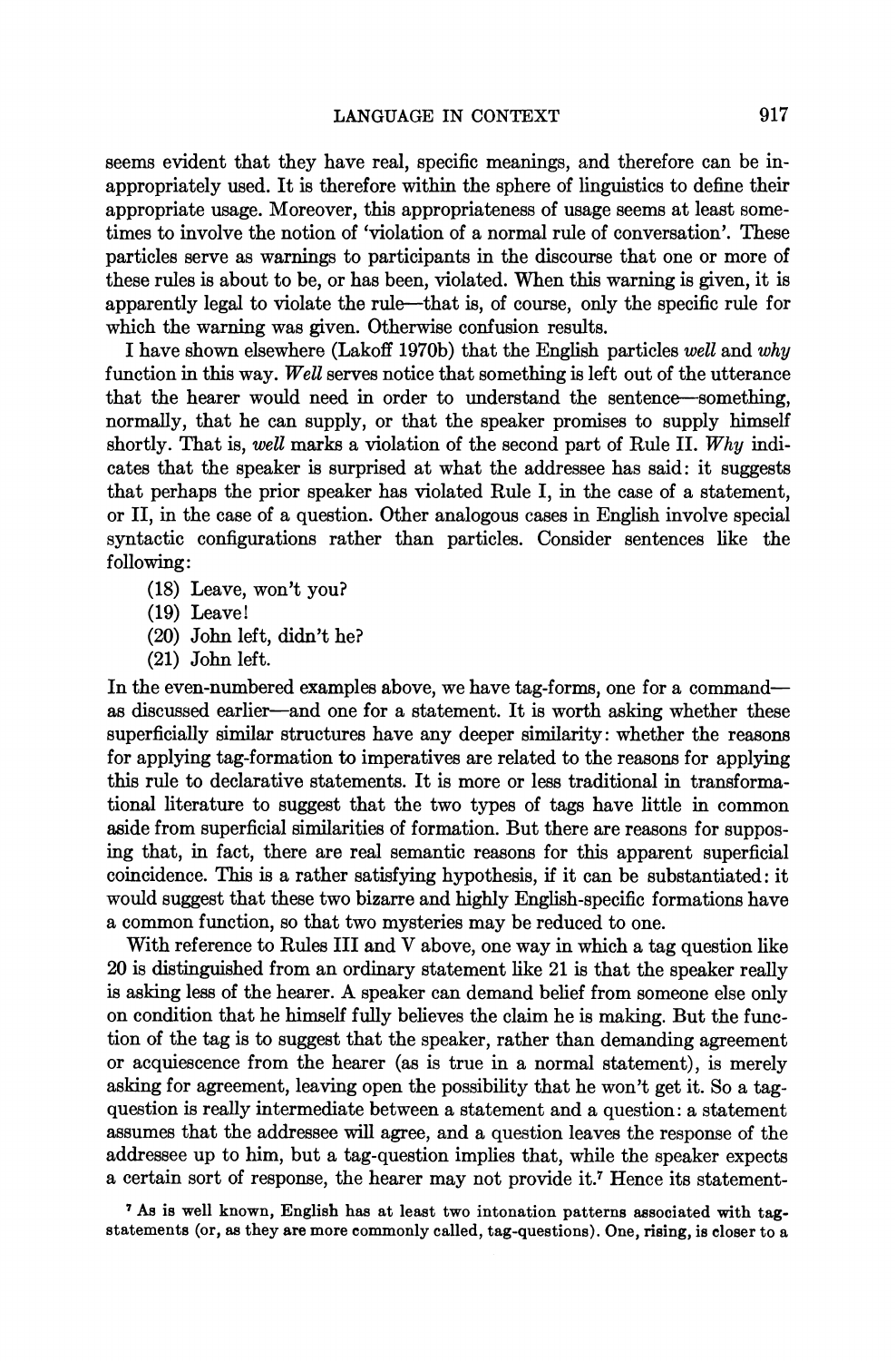**plus-question superficial form is quite logical. The effect of the tag, then, is to soften the declaration from an expression of certainty, demanding belief, to an**  expression of likelihood, merely requesting it—suggesting that Rule III may be **ignored.8** 

**How do these facts lead to the conclusion that tag-questions and imperatives function in a parallel fashion, and that this function involves the weakening or ignoring of normal rules of conversation? It is clear how 20 operates in this way, as a 'softened' version of 21. We already know that Rule V says that an order normally is given only if the giver can assume it will be followed; and this is true of an order like 19, as well as one like 15. But it is not true of the corresponding tag-imperatives 13 and 18. These sentences allow the addressee the option of obeying or not, as tag-statements like 20 allow the addressee the option of believing (or agreeing) or not. So both tag-types have the same function: to give the addressee an escape from what is normally an ironclad rule. As noted above, the particles well and why, appended to English sentences, have a similar effect: that of showing that certain of the rules of conversation are about to be violated. Then English has at least two means for indicating this relaxation of rules: the presence of particles, and the use of special transformational rules for this semantic purpose and no other-in this case, of course, tag-formation. It is not known** 

**question, as is predictable from the intonation pattern; this expresses less certainty on the speaker's part, and less hope of acquiescence by the addressee. The other, falling, is nearer to a statement, expressing near-certainty, with just the merest possibility left open that the addressee will fail to agree. The second type is often found as a kind of gesture of conventional politeness, meaning something like, 'I have enough information to know I'm right, but I'm just letting you have your say, in order to be polite.' It is interesting that some verbs of thinking, in the lsg. present, have the same ambiguity resolved by the same difference in intonation pattern, and both types of locutions are used for similar purposes (cf. fn. 8 below). There is a third type of tag-question, used when the speaker definitely knows something is true, based on personal observation, and merely wishes to elicit a response from the addressee. This has the particle sure inserted, as in It sure is cold in Ann Arbor,**  isn't it?, vs. It's cold in Ann Arbor, isn't it? The latter sentence might be used if the speaker **had merely read reports that the average temperature in Ann Arbor was 19?. He could not, under these conditions and if he had never been in Ann Arbor, use the former sentence. In Japanese, according to Uyeno (MS), the particle ne expresses both the senses of the second sentence, while its longer form nee corresponds to the first sentence.** 

**<sup>8</sup>In fn. 7 I alluded briefly to the uses of verbs of thinking. My point is that verbs such as guess, suppose, believe, and sometimes think, when used in the lsg. present, do not describe acts of cogitation: rather, they are means of softening a declarative statement. Consider the following sentences:** 

- **(a) I say that Fritz is a Zoroastrian.**
- **(b) Fritz is a Zoroastrian.**
- **(c) I guess Fritz is a Zoroastrian.**
- **(d) Fritz is a Zoroastrian, isn't he?**

**If sentences like (a) and (b) (cf. Ross 1970) express certainty on the part of the speaker through the (overt or covert) performative verb of declaration, then (c) expresses the speaker's feeling that the event described in the complement of the verb of thinking is a probability rather than a certainty. As (b) corresponds to (a), it is my contention (made for other reasons in Lakoff 1969) that (d) corresponds to (c): in fact, they are closely synonymous in many of their uses, just like (a) and (b). As pointed out in fn. 7, the same disambiguation by intonation exists for both.**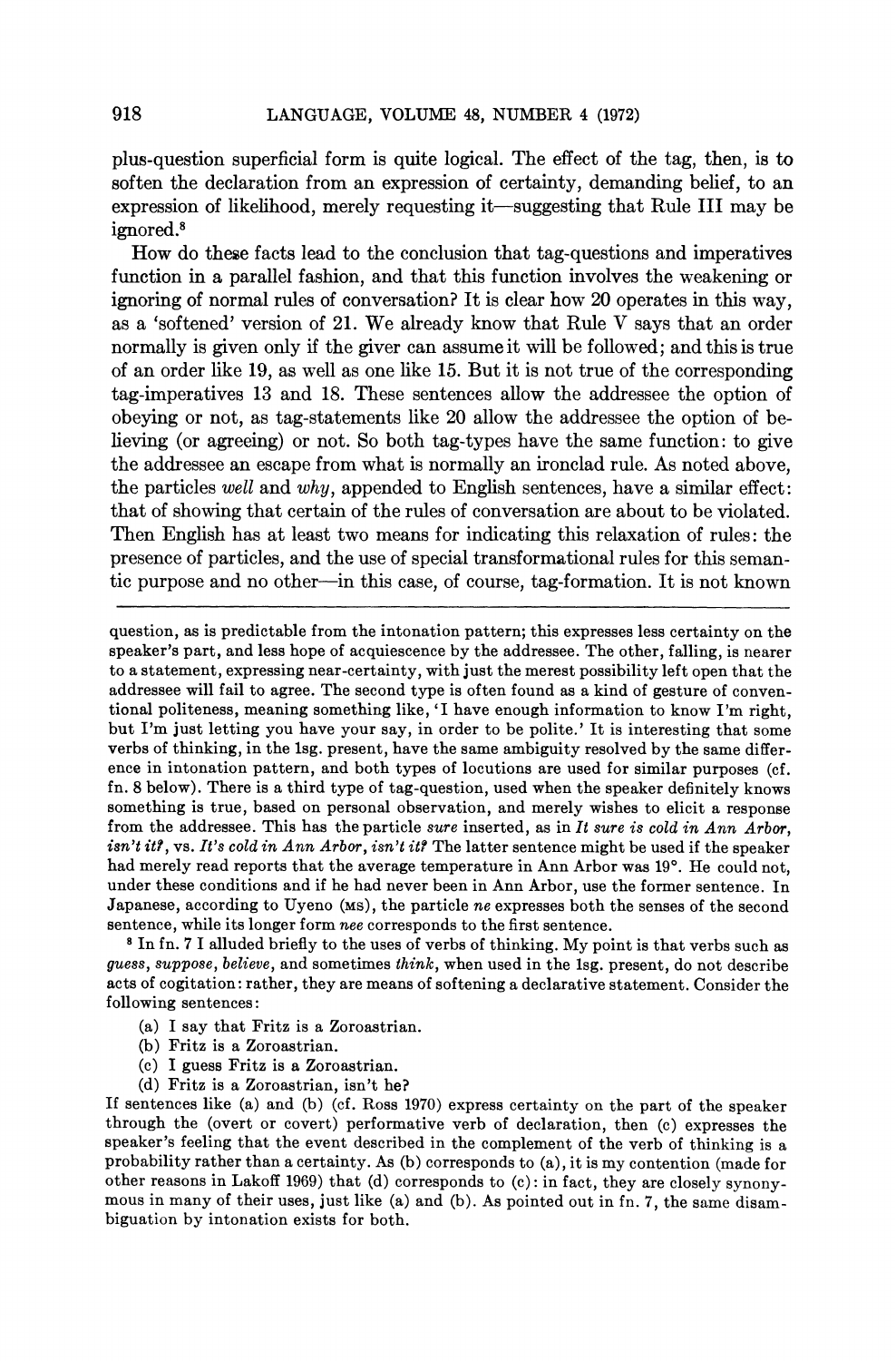**at present whether there are languages that are held to only one option or the other; what is known is that very few languages other than English (actually, none I have ever heard of) utilize such tag-formation rules. Then it should not be strange to find a language expressing analogous functions by the use of particles. A particularly interesting example is Japanese.** 

**As with well and why in English, the use of any of the numerous particles in Japanese is governed by the extralinguistic context: the status of the participants (involving, among other relevant information, their sexes), the formality of the**  situation, and so on. Among them is a pair of particles (*ne* and *yo*) whose func**tion apparently is to indicate interference with the normal rules of conversation. In fact, the only way in which one can find a generalization about the uses of these particles is to look at them in this way.9** 

**Both ne and yo may be appended to any of the three sentence-types: declarative, interrogative, and imperative. When analysed superficially, the effect of each seems different for each different sentence-type; but when we bear in mind the issues dealt with above, certain generalizations fall into place. Let us look at some examples: for the convenience of readers who, like myself, are not fluent in Japanese, I have attempted to give symbolic rather than real Japanese examples: I have used English sentences of the appropriate types, with the Japanese particle added in its normal place at the right.** 

**Ne may be appended to declaratives, imperatives, and interrogatives:** 

- **(22) John is here ne. 'John is here, isn't he?' (a declarative, but without the normal declarative demand for the hearer's belief)**
- **(23) Come here ne. 'Come here, won't you?' (an order, but without the normal imperative demand for the addressee's obedience)**
- **(24) Is John here ne? 'I wonder if John is here ...?' (a question, but without the normal interrogative demand for the addressee's response)**

**In all three cases, as the interpretations indicate, a normally obligatory rule of conversation is relaxed: the particle ne is a signal to the addressee that he may choose to observe the implication (one of Rules III-V) or not, as he decides. The use of ne in Japanese (comparable to the use of tag-forms in two of the three English types) allows the ground-rules to be suspended, as it were.** 

**As is true of most particles, the use of ne is not completely free. Its use is restricted to informal situations: conversation in small groups, and colloquial writing. (This is true of many English particles as well.) The reason for this seems to be that the use of these particles provides implicit personal information about the speaker-about his sex and status, relative to that of the addressee. On the other hand, part of the idea of 'formality' seems to lie in giving as little personal information as possible, confining the discourse solely to the information one wishes to convey. In formal social situations, for example, the speaker does not inquire about the health of the addressee (unless he is a doctor, in which case it is relevant to the discourse itself), while he typically does in less formal** 

**<sup>9</sup>All examples here are from Uyeno, who discusses these cases, with many more examples, as well as other extremely interesting particle uses in Japanese, in her forthcoming dissertation. Kazuhiko Yoshida and Chisato Kitagawa provided enlightening discussion and further examples of these constructions.**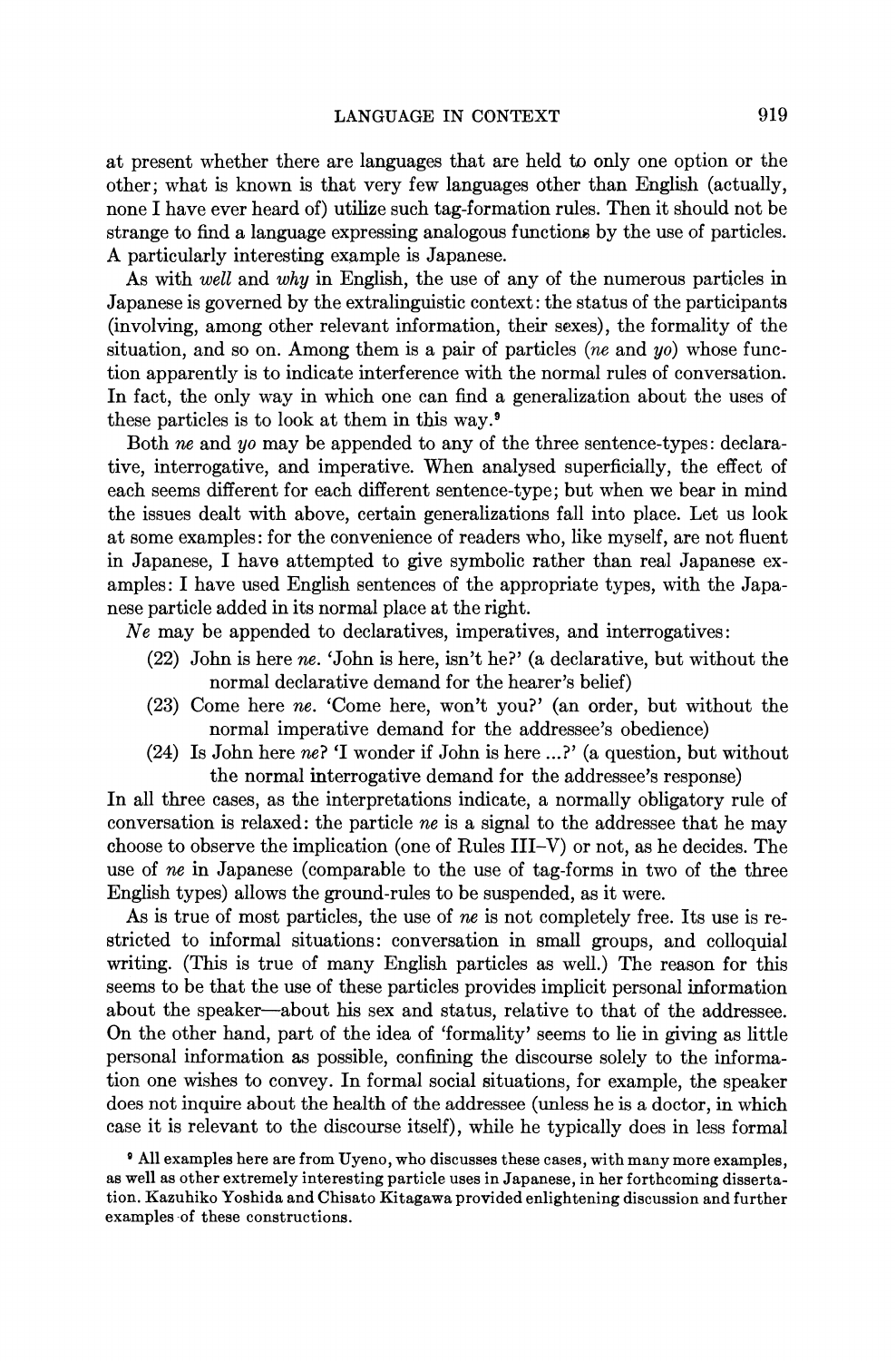**dialog. When particles are used in formal prose, they are ones like indeed, which give implicit information about the relationship of the various elements in the discourse to one another, and do not involve the speaker's relationship toward the hearer or his feelings toward the information he is conveying.** 

**Aside from this general condition on the use of particles, ne is also subject to other conditions, based on the social situation. The speaker must be aware of the relative status of himself and his addressee in order to know whether ne is usable in a discourse-i.e., to know whether he can offer his addressee the right to suspend the relevant rule. Again, this can be ascertained by looking at how the particle functions in discourse: roughly, it can be used in situations corresponding to those in which a speaker of English can ask, 'What do You think?' Three conditions determine when such locutions are acceptable:** 

**(i) The status of the addressee should be somewhat higher than that of the speaker, since offering a choice is an act of deference. (This may be true even if the participants are in fact social equals, as a 'humbling' gesture of politeness on the part of the speaker.)** 

**(ii) The status of the addressee cannot be very much higher than that of the speaker, since if it is, the speaker doesn't have the right to OFFER a choice.** 

**(iii) The status of the addressee cannot be lower than that of the speaker, since then he would not have the right to MAKE a choice. So we see that both the function and the conditions on the use of ne are tied to assumptions made by speaker and hearer about the context-social and linguistic-in which the utterance takes place.** 

**A similar situation can be shown to pertain in the case of yo, the other particle mentioned above, which may be appended to declaratives, imperatives, and interrogatives:** 

- **(25) John is here yo. 'I tell you John is here, (and you'd better believe it).' (a declarative in which the speaker explicitly demands the addressee's observance of Rule III)**
- **(26) Come here yo. 'I'm telling you to come here, (and you'd better obey).'"0 (an order in which the speaker explicitly demands the addressee's observance of Rule V)**
- **(27) Is John here yo? 'What do you mean, is John here?' 'Are you asking me, "Is John here?" '**

**10 Kazuhiko Yoshida points out that, though this sentence may be used by both men and women, the effect is different. The translation given here is the sense it would have when spoken by a man. If spoken by a woman, it would mean something like,' I really hope you will come here. Please don't forget.' A strong command has been replaced by an earnest request. The effect of yo here in women's speech seems to be something like an attempt to express the idea that the speaker wishes she had the status to insist on the observance of Rule V. The use of yo by a speaker of much lower status than the addressee (which, in conventional Japanese society, presumably automatically includes all women) is in a sense contradictory for reasons to be discussed below. The contradiction is resolved by using yo to indicate a strong request, rather than a strong injunction that cannot be disobeyed. This is still another example of how non-linguistic context (such as the sex of participants in a discourse) affects the interpretation of sentences, and therefore must be considered part of the linguistic information available to a speaker.**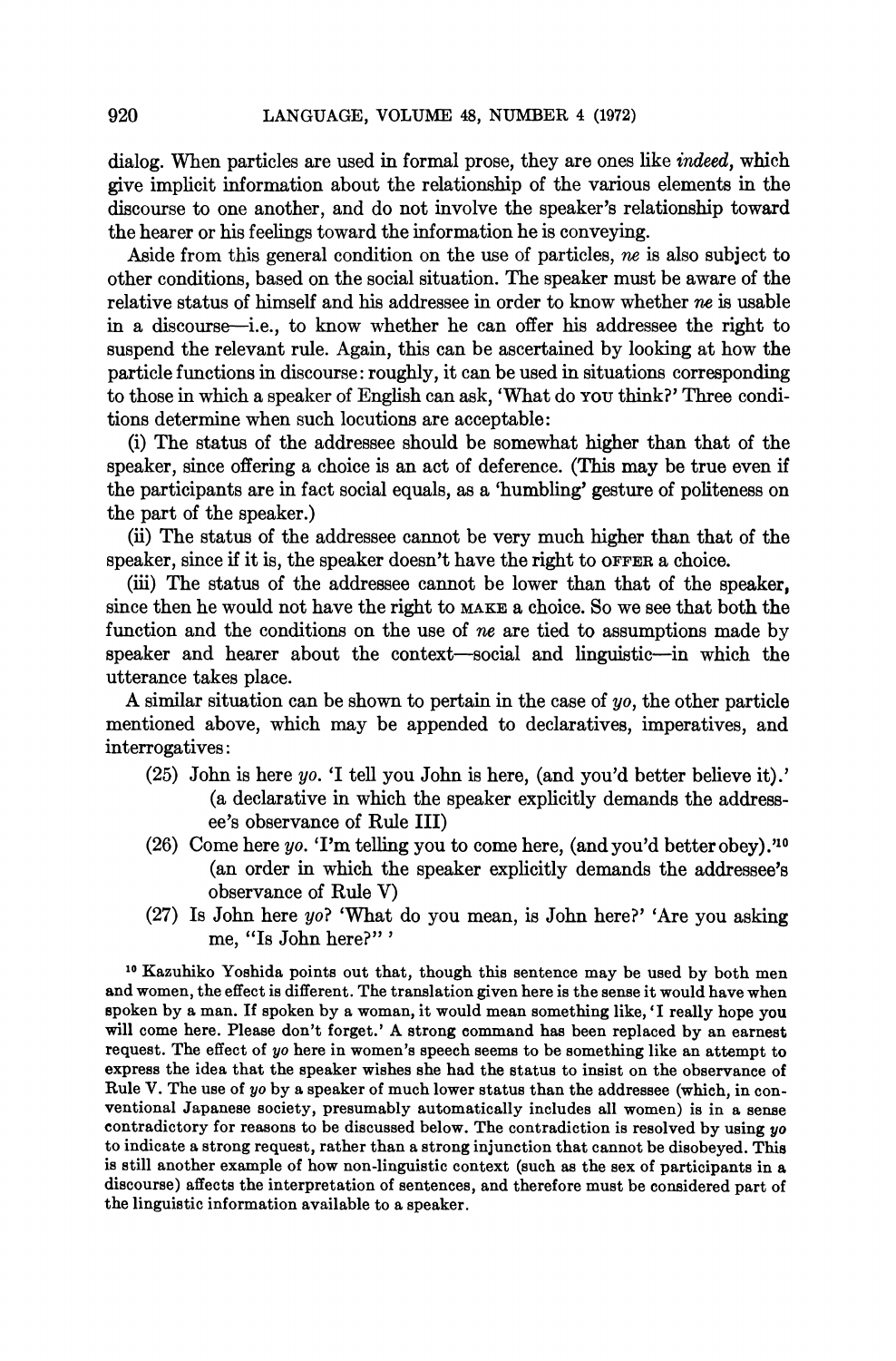**This last is possible only as an incredulous echo-question based on a prior question of the addressee's, 'Is John here?' It is therefore a rhetorical question, expecting either a positive or negative answer. The effect is: 'How can you ask such a question, when it's so obvious what the answer must be?' The speaker, in effect, asks why the hearer wants to have Rule IV obeyed.** 

**As is evident from the foregoing, the behavior of yo with questions is more complex and much harder to understand, in terms of our tentative generalization, than its use with either of the other two sentence-types. But we may make a start toward analysing it as follows. First, assume that the addressee of 27, A, was the speaker of the immediately preceding discourse-in this case the question, 'Is John here?'. Then, of course, A, in asking this normal question, is implicitly making the assumption that the addressee B, the potential speaker of 27, will follow Rule IV. B is of course aware that observance of Rule IV is expected of him, but the question is such that he cannot imagine why A asked the question-i.e., why A expects Rule IV to be followed. So what B is doing in effect, by using sentence 27, is to make Rule IV explicit by calling it into question. Sentence 27, then, means something like, 'I don't see why I have to answer this question, "Is John here?" '; or, perhaps, 'Make it explicit to me why I should be expected to reply.' Where the statement and the command make explicit the fact that they anticipate the ADDRESSEE'S compliance with the rule, the question followed by yo comments on the fact that the SPEAKER of the yo-question himself has been expected to comply with a rule that he does not, in the present instance, see the reason for. For some speakers, a positive reply is what is obviously anticipated; for others, a negative one. It would not be surprising if some speakers might be able to use 27 in both cases. (Intonation will differ depending on which interpretation is intended.) There are several close parallels in English:** 

- **(28) A: Is Agnew a liberal?** 
	- **B: What do you mean, Is Agnew a liberal?**
- **(29) A: Is Ted smoking a reefer?** 
	- **B: Are you asking me whether Ted is smoking a reefer?**

**In both these cases, depending on context, B's response may be construed as being equivalent to 'Of course!' or to 'Of course not!' But, as explained above, this diversity of interpretation is not contradictory, once it can be seen that both replies reflect the speaker's questioning the need for the act of interrogation, or, more precisely, the need for B to follow Rule IV. Then all three cases where the rule of conversation is insisted upon are realized superficially in Japanese by the use of yo, and in English by the explicit presence in the superficial structure of the performative verb, normally left implicit (cf. Ross 1970). Thus we see that, to express this notion of insistence on observance, English employs a variation of a transformational rule (i.e., a normally obligatory rule, performative deletion, is in this situation inapplicable), just as it employed a specific transformational rule, tag-question formation, to indicate the relaxation of the observance of the same rule of conversation. For both, Japanese employs particles. And we see again that, although the two languages differ greatly in the grammatical means by which they express this notion, both can express it relatively un-**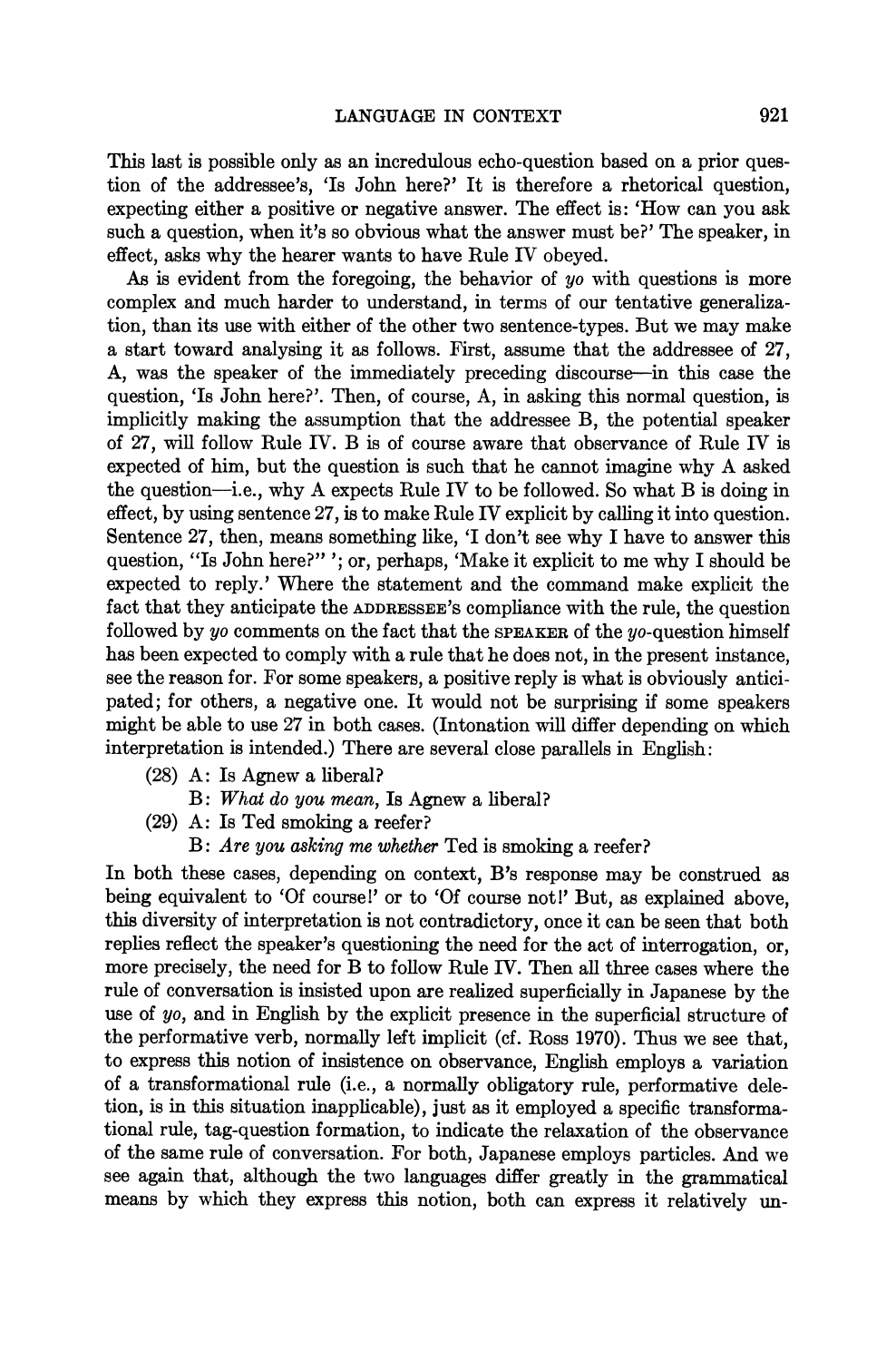**ambiguously. Further, the languages express the idea in syntactically parallel fashion for the three types of speech acts (though English does not with the equivalent of ne-questions). This shows again that we cannot stop our analysis at the point of superficial structure, or at the point of logical structure, in fact: we must ask in every case what the extralinguistic context of a sentence is, what purpose it is used for; only on that basis can we establish whether or not sentences in two languages are parallel. And it should be clear that a theory that does not allow the interrelationship of linguistic and extralinguistic context cannot tell us what is held in common by yo and ne; by ne and tag-questions; by yo and the overt presence of the performative; or, finally, by tag-questions and tag-imperatives on the one hand, and explicit declarative, imperative, and interrogative performatives on the other. This is a large chunk of linguistic material for a theory to ignore.** 

**In Japanese, yo is apparently much more normal for male than for female speakers, and this is particularly true of yo with questions: all my informants, one of them female, agree that a woman would never or rarely use a sentence like 27. Given the conventional status of women in the Japanese culture, it is easy to see why a Japanese woman would never use yo. In its non-interrogative use, its purpose is to demand compliance from the addressee. To be able to do so, the speaker must outrank the hearer and must, in addition, be willing to make this relationship obvious. A Japanese woman would not be nearly as likely to do this as would a man. In interrogatives, not only does the speaker do this, but he also questions the right of the addressee (the speaker of the prior question) to expect the rule of conversation to be adhered to, which amounts to a still more overt declaration of higher status on the part of the speaker.** 

**Why should one need to make a demand of this type explicit, when it normally is understood by the addressee anyway? One reason for the use of yo or its equivalent occurs when the speaker has some reason to fear that the rule in question may not in fact be obeyed by the addressee. Although one might expect the social situations in which yo is usable to be the reverse of those in which ne is possible, this is not quite true. We might, for instance, assume that the higher someone is in status, the more appropriate it might be to explicitly demand compliance to the rules. But if one is sufficiently superior, he has no reason at all to fear that his injunctions, explicit or implicit, will be disobeyed. Therefore, yo is most apt to be used where the speaker is somewhat superior to the hearer, so that he has the right to make demands, but not so much higher that he has no need to make them. Obviously, yo cannot be used by someone of lower social status than the addressee."** 

**11 An apparent problem for this analysis (or, so far as I can see, any analysis) is the fact that yo and ne may occur in sentences like this:** 

- **(a) Kore-wa anata-no hon da wa yo ne.**
- **(b) This ie your book yo ne.**

**If yo demands compliance with the rules of conversation, and ne allows relaxation of the rules, is not such a sentence contradictory? As explained by Uyeno, however, the effect of such utterances is to express the speaker's insistence that the addressee acquiesce: i.e., it appears that yo modifies ne. Thus (a) has as its closest English equivalent a sentence like** 

**(c) This is your book, isn't it?**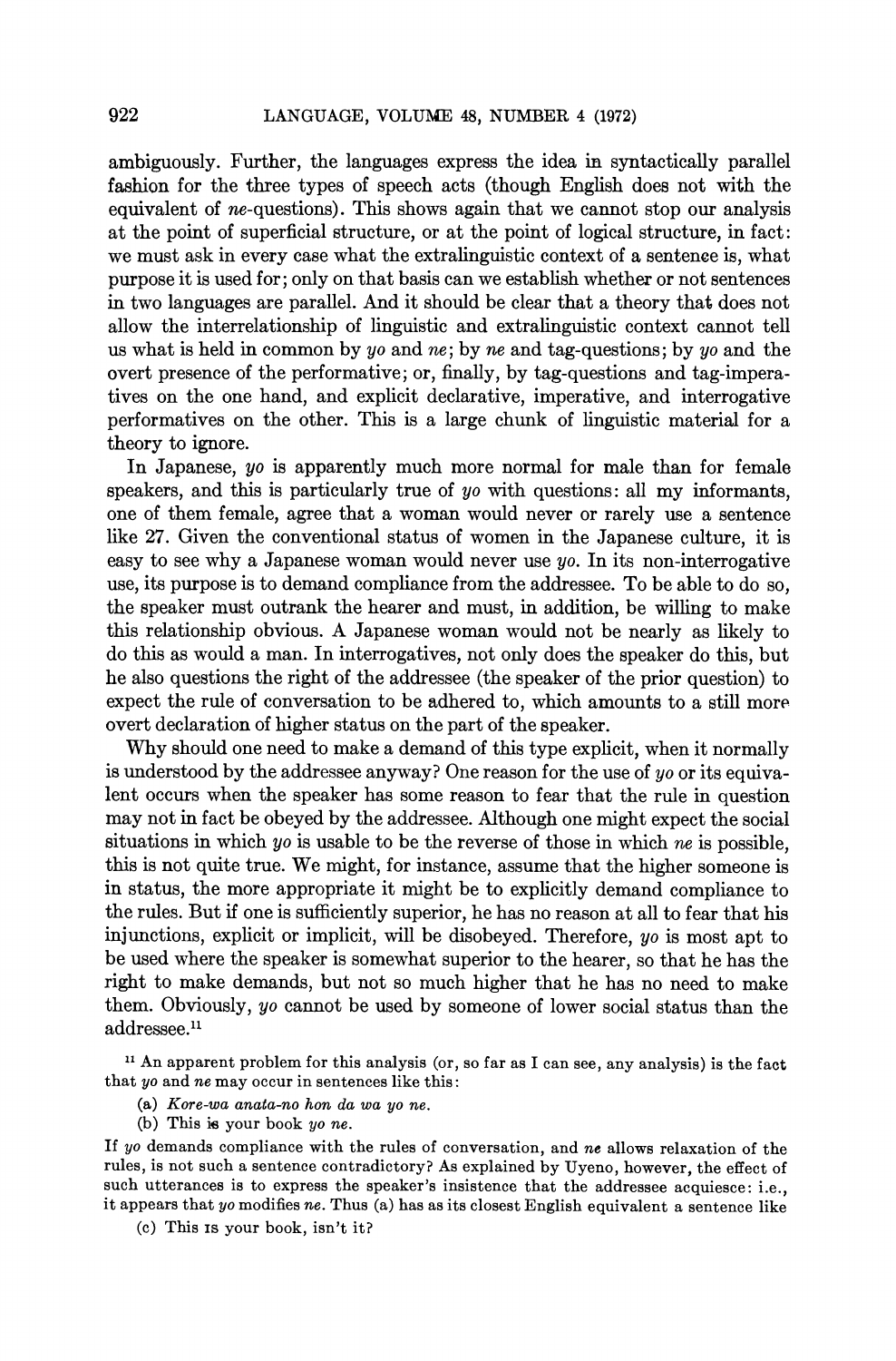**Having given evidence that English speakers are capable of making distinctions of the first two types alluded to at the beginning of this paper, let us now examine the third. What about the use of 'dubitatives' and their opposites, as endings on verbs or particles, to express uncertainty or certainty on the speaker's part? I have already given examples of 'dubitatives' in English: the use of I guess or of tags, as has been shown, is essentially dubitative in function; it is a sign that the speaker is not altogether prepared to stand by his assertion, in the sense that he does not have complete confidence in what he is asserting, since he does not-he cannot, as we have seen-demand the addressee's belief as he ordinarily would. The best he can do is to ask for it. As an example, if I say** 

**(30) John is in Antarctica,** 

**and it later turns out that 30 is not the case, my addressee may later say, 'You were wrong about 30.' If he does, I have no recourse but to agree, providing his evidence is incontestable. But if instead I say** 

**(31) I guess John is in Antarctica** 

**under the same conditions, and later the addressee says, 'You were wrong', then I have the option of replying, 'No, I only said I THOUGHT 30 might be the case.' That is, I can claim I was not really making that assertion. Thus verbs such as guess in the 1st person singular, like tags, function as subjunctives do in languages like Latin:** 

- **(32) Marcus Publium interfecit quod]**
- (33) Marcus Publium interfecit quod [seduced his wife.'  $u$ *zorem suam corrupit.*

**uxorem suam corrupisset. l 'Marcus killed Publius because he** 

**Here the presence of the subjunctive in 32 indicates that the speaker is not prepared to take responsibility for the claim that the alleged reason is in fact the real reason for an action. With the indicative, as in 33, the speaker implicitly takes responsibility. We have no natural means of expressing this difference in English: we must resort to paraphrase. But we do have analogous devices, illustrated by 31, usable under other grammatical conditions. If we were teaching** 

**This is equivalent to something like, 'I guess this is your book-I certainly hope you'll agree.' Such a sentence might be used in circumstances like this: suppose that the speaker of (c) has previously borrowed the book in question from the addressee. The addressee has, throughout the transaction, behaved as though the book were his to lend. But now a third person accosts the speaker of (c), demanding the book back, as if it had always been his. The speaker of (c)-partly because he knows or likes the addressee better than the third person and therefore trusts him more, partly because it is to his advantage for the book to belong to the addressee-still feels fairly confident that the addressee really owns the book. But he is not as sure as formerly, and needs confirmation. His use of (c) is equivalent to saying, first, 'I say this is your book, and I hope you believe it' (i.e., 'This is your book ne.') Then he adds, 'I REALLY hope you can go along with this hypothesis; you'd better (for my**  sake) agree to this'-where yo modifies and strengthens the hope of the speaker that the **addressee will be able to acquiesce: i.e., 'I'm giving you a chance to relax Rule III, but I hope you don't take it.'** 

**I am not sure that this is precisely correct; but in any event the effect is not contradictory, and it does seem as though yo modifies ne rather than the utterance itself, particularly as an utterance like (a) is more apt to be used by women than is a normal yo-sentence.**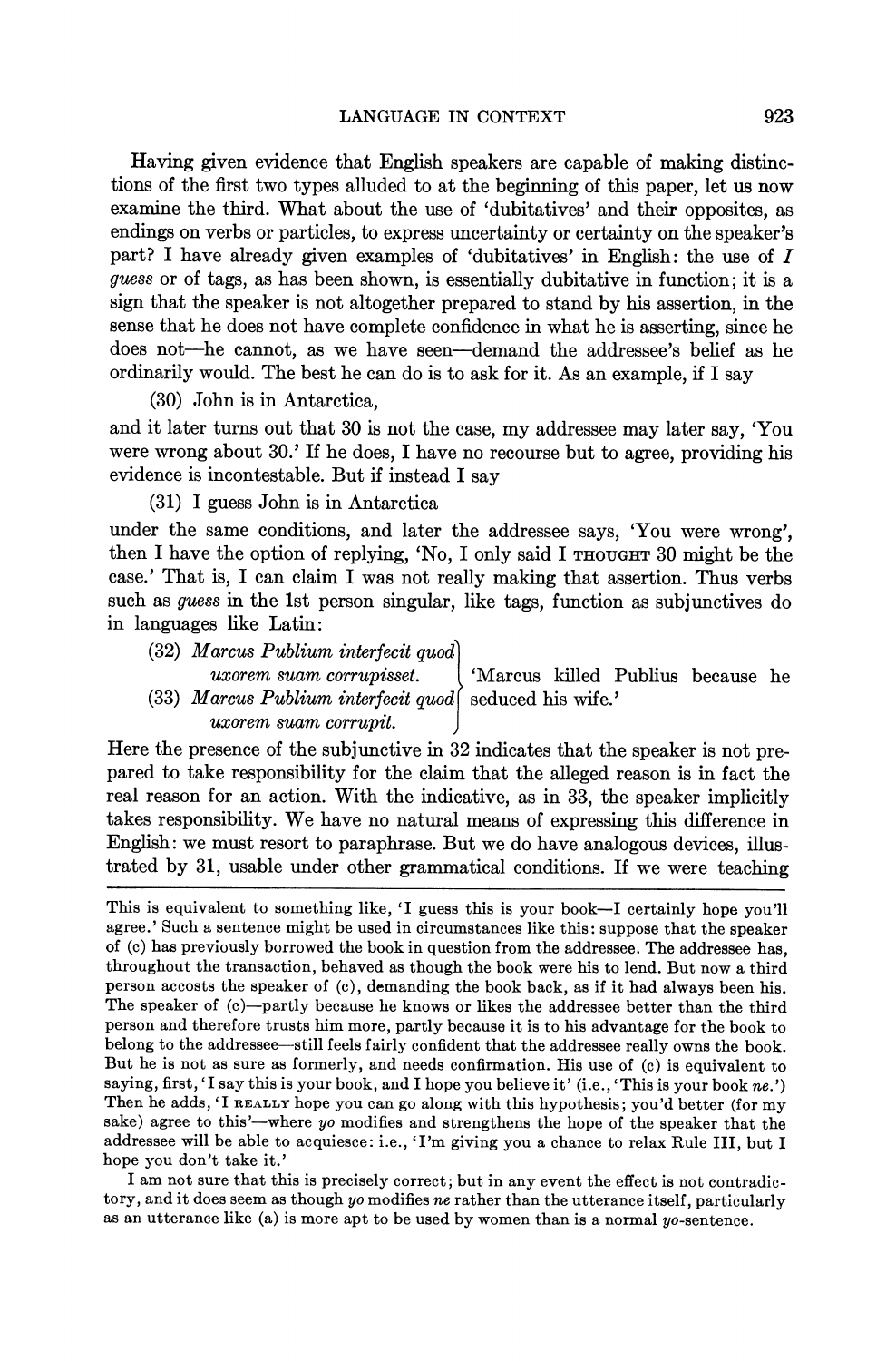**English to a speaker of Latin, we might want to exemplify this use of guess (which I do not believe is found in Latin in this sense) by suggesting parallels with sentences like 32, rather than by resorting to elaborate circumlocutions, which, as we have seen, don't really give the same idea.** 

**English has other devices to express the speaker's acceptance or denial of responsibility for something in an utterance. Like the honorifics discussed earlier, these are not generally recognized as dubitatives or 'certaintives' (if I may coin that term), because they are not characteristically obligatory morphemes, and because they function in only a limited subset of sentence-types. It is not surprising, in view of our earlier findings, to see that modals perform these functions along with many others. With verbs of perception, the modal can displays certain semantic properties not derivable from any normal definition of can. As first noted by Boyd & Thorne 1969, under certain conditions sentences containing can appear to be synonymous to sentences without it:** 

- **(34) I can understand French perfectly.**
- **(35) I understand French perfectly.**

**But in some contexts where this should be true, particularly when the verb is non-lst-person present, we find that although the denotative content of the sentence pairs remains the same, one member often contains implications that are lacking in the other; e.g.,** 

- **(36) That acid-head John hears voices telling him he is Spiro Agnew, so don't play golf with him.**
- **(37) That acid-head John can hear voices telling him he is Spiro Agnew, so don't play golf with him.**

**In order for 37 to be acceptable, the speaker would have to be making the assumption that the voices were real, rather than hallucinations. Then the effect of can in sentences such as these (again, a very restricted subset) is to indicate doubt in the speaker's mind as to the reality of what he is describing-the effect of dubitative morphemes in many languages.** 

**With these two sentences, contrast a situation in which the speaker might normally agree that the phenomena were real which the subject of the sentence was sensing. Then the presence of can is at least as normal as its absence:** 

- **(38) Mrs. Snickfritz has eyes like a hawk: she can spot dust on your carpet even if you just vacuumed.**
- **(39) Mrs. Snickfritz has eyes like a hawk: she spots dust on your carpet even if you just vacuumed.**

**There is a distinction in meaning between these two sentences, but it is not the same as the one found in the first pair: in these, in which the first part of the sentence establishes the reality of the dust Mrs. Snickfritz sees, the sentence**  with *can* seems to be used merely as evidence of her superlative ability, while the **sentence without can is less an expression of approval or astonishment than a suggestion that Mrs. Snickfritz, because of her punctiliousness, is a pain in the neck.** 

**Elsewhere in the modal system we find a device for expressing the opposite of the dubitative, namely the speaker's certainty that an event will take place. This**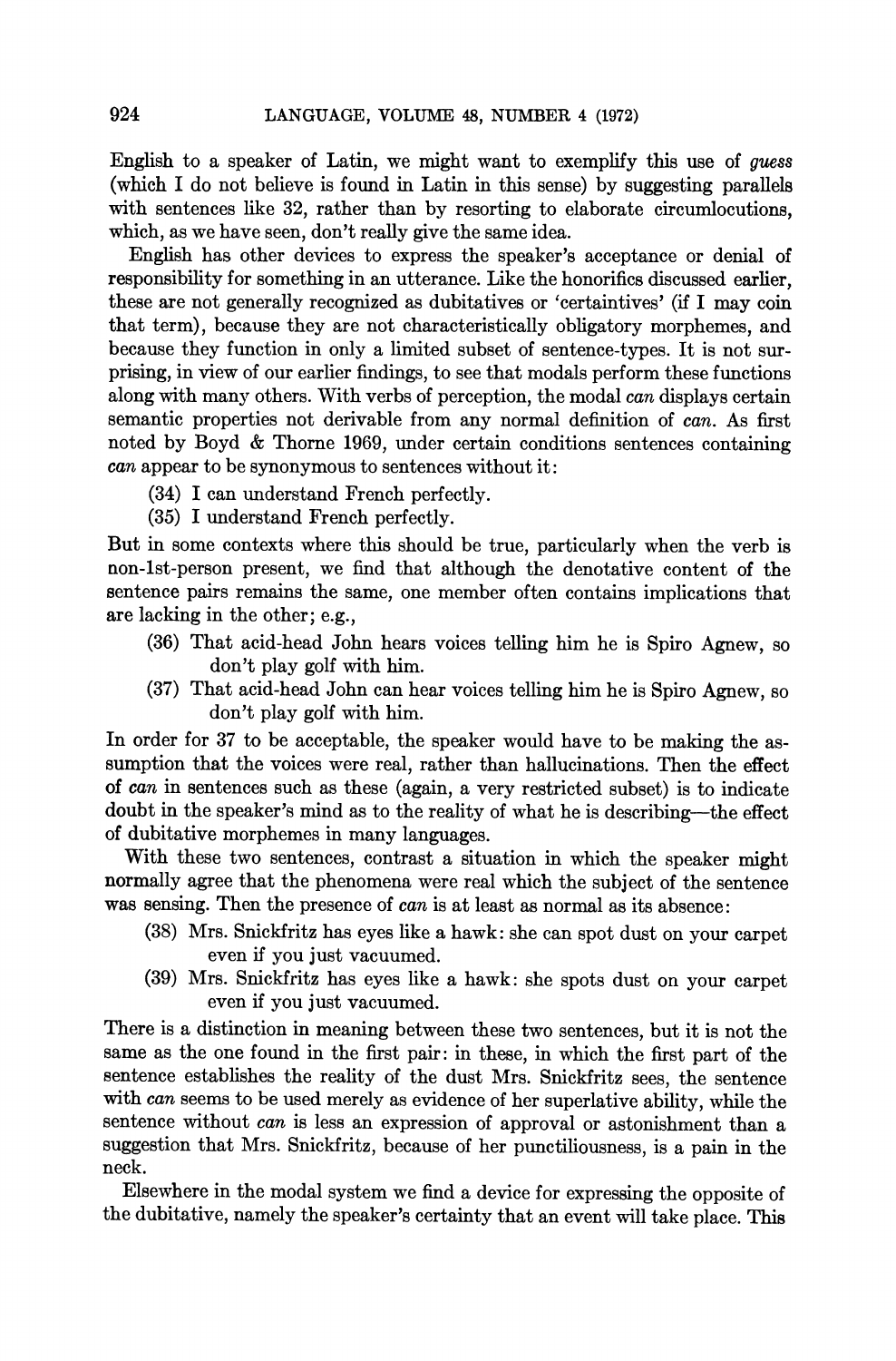**phenomenon has been referred to as 'will-deletion', though perhaps, as I have argued elsewhere (Lakoff 1970a), a better name is 'will-insertion'. In any case, in sentences referring to future events, the absence of will indicates that the speaker has reason to be sure that the event will occur, whether because it is scheduled or because he has control over it. (Many things about this phenomenon are still unclear; there are numerous puzzling cases and apparent counterexamples to the generalization just given, but we can assume it is an accurate enough generalization to be used in the present discussion.) In the previous example, the presence of the modal can acted as a dubitative marker; here, it is the absence of will that acts as a certaintive. Alternatively, we might view the presence of will as a dubitative, making the speaker appear less certain about the occurrence of an event in the future than he might be. Whichever way one looks at it, the facts are relatively clear, as in** 

- **(40) John dies at dawn.**
- **(41) John will die at dawn.**

**In 40, the executioner is speaking; he controls John's destiny, and has himself arranged for John's death. In 41, although the executioner could say this sentence, it might also be John's doctor speaking-though he could not say 40, even if he were familiar with the course of John's disease and could be fairly sure when death would occur. He does not (presumably) have a hand in it. However these facts are to be interpreted, I think the use of the modals in sentences 36-41 can be viewed as parallel to that of dubitatives and similar forms in other languages.** 

**Finally, there are still other related facts involving modals and their paraphrases, noted by Larkin 1969. He points out that there is, for many speakers at least, a difference in the appropriate conditions under which these sentences can be used:** 

- **(42) My girl must be home by midnight.**
- **(43) My girl has to be home by midnight.**

**By using 42, the speaker takes responsibility for the obligation. But 43 is neutral; he may merely be reporting an obligation he does not necessarily approve of. Compare:** 

- **(44) \* My girl must be home by midnight-I think it's idiotic.**
- **(45) My girl has to be home by midnight-I think it's idiotic.**

In this case, the speaker is not taking or refusing responsibility for the **FACTUAL content of the sentence, as he was in the other cases. Here the truth of the modal notion itself is at issue-whether there really is a true 'obligation' involved. I am not sure whether dubitatives in other languages can affect or cast doubt on modality, as these can.** 

**There are examples parallel to Larkin's with other modals; this is not an isolated fact about must/have to, as the previous examples were isolated cases with can or will. This fact suggests a pervasive property throughout the modal system. The existence in English of periphrastic modal forms may not be due wholly to the fact that modals are syntactically defective; there is a real need for the periphrastic forms at a semantic level as well. Compare the following:** 

**(46) John will shoot the basilisk.**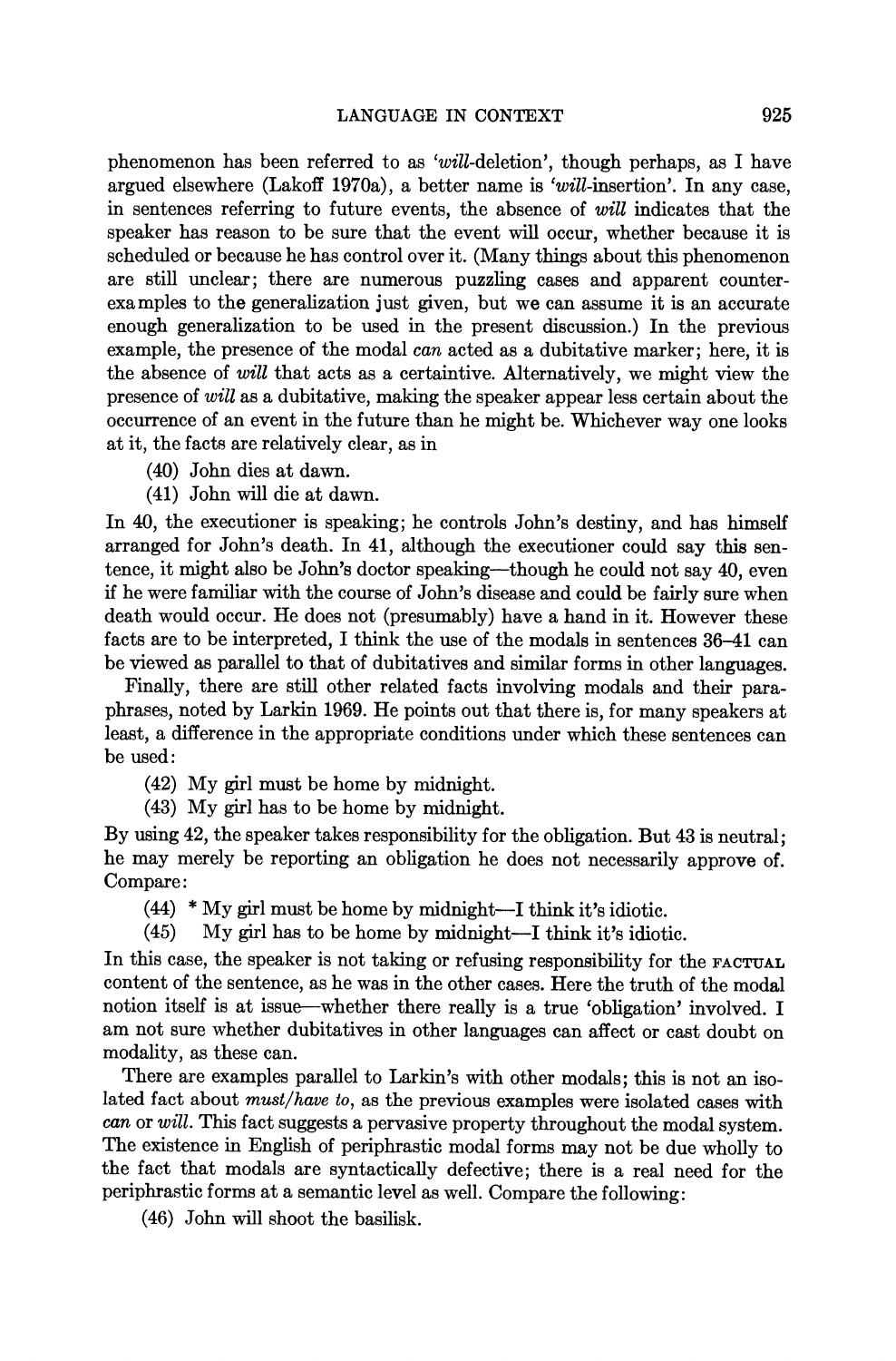- **(47) John is to shoot the basilisk.**
- **(48) Bill may have a cookie.**
- **(49) Bill is allowed to have a cookie.**

**In the first set, will is the root sense will of command: 'I order that ...' Thus 46 is a direct order, for which the speaker is assuming responsibility. In 47, he is still transmitting an order, but it may have originated with someone else; it may not be an order he goes along with. For most speakers of American English, 48 expresses the direct giving of permission by the speaker. But 49 may be used to report someone else's giving of permission. Thus, will/be to and may/be allowed to are parallel to must/have to.** 

**I have, then, given examples of phenomena in English and other languages that bear out certain contentions:** 

**(a) Honorifics, particles relating speaker and discourse, and dubitatives (with their relatives) are not confined to those exotic languages that have special exclusive markers for them. They are found in English; but the forms used to indicate their presence are used in other ways in other sentence types, so that they are not readily identifiable. This indicates that languages have many and arcane ways of expressing concepts; we should not assume a language cannot make a distinction just because it has no exclusive form by which to make it.** 

**(b) In order to assign the correct distributions to the forms under discussion, it is essential to take extralinguistic contextual factors into account: respective status of speaker and addressee, the type of social situation in which they find themselves, the real-world knowledge or beliefs a speaker brings to a discourse, his lack of desire to commit himself on a position, etc. We cannot hope to describe or explain large segments of any given language by recourse only to factors which play a role in the superficial syntax: we must take account of other levels of language, which traditional transformational grammar expressly prevents us from doing.l2** 

## **REFERENCES**

BoYD, J., and J. THORNE. 1969. The deep grammar of modal verbs. Journal of Lin**guistics 5.57-74.** 

**GORDON, D., and G. LAKOFF. 1971. Conversational postulates. Papers from the 7th Regional Meeting, Chicago Linguistic Society, 63-84.** 

**GRICE, H. P. 1968. The logic of conversation. Ms, Berkeley, Calif.** 

**LAKOFF, R. 1969. Syntactic arguments for negative transportation. Papers from the 5th Regional Meeting, Chicago Linguistic Society, 140-7.** 

**--. 1970a. Tense and its relation to participants. Lg. 46.838-49.** 

**<sup>12</sup>As should be apparent to anyone familiar with other than purely transformational linguistic tradition, the notion that contextual factors, social and otherwise, must be taken into account in determining the acceptability and interpretation of sentences is scarcely new. It has been anticipated by a veritable Who's who of linguistics and anthropology: Jespersen, Sapir, Malinowski, Firth, Nida, Pike, Hymes, Friedrich, Tyler, and many others. But the idea has not merely been forgotten by transformational grammar; rather, it has been explicitly rejected. Therefore, to bring up facts such as these within the framework of recent linguistic discussion is to do more than merely restate an old platitude. I hope that by discussing new facts, and expatiating on their theoretical implications, I have shown that contextual factors cannot be avoided by the linguist of any theoretical view, if he is to deal honestly and accurately with the facts of language.**